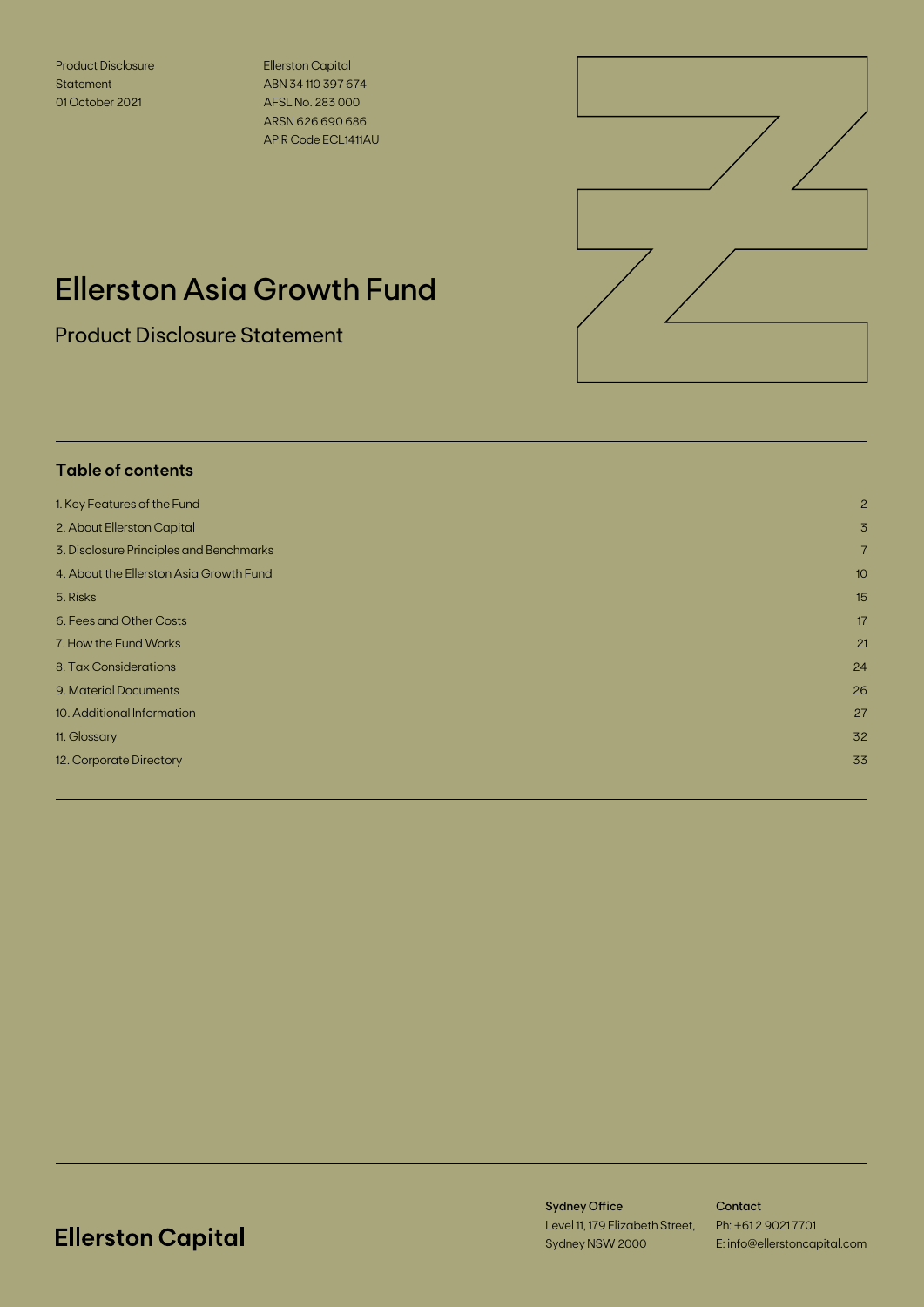### **Important Information**

Ellerston Capital Limited ABN 34 110 397 674, AFSL No. 283 000 ("Ellerston Capital", "the Manager" or "we") is the issuer of this product disclosure statement (PDS) dated 01 October 2021. Investments in Units (Units) in the Ellerston Asia Growth Fund ARSN 626 690 686 (Fund) are made available by Ellerston Capital as the responsible entity of the Fund.

Applications for Units under this PDS may only be made on the Application Form accompanying this PDS. The Application Form contains important terms relating to the Fund and should be read in full before deciding to invest. The Application Form does not form a part of this PDS.

The information in this PDS is general information only and does not take into account your individual objectives, financial situation or needs. It is important that you carefully read this PDS in full before deciding to invest in Units. In particular, you should carefully consider the risks associated with an investment in the Fund and whether the information in this PDS is appropriate for you in light of your objectives, financial situation and needs. To obtain advice or more information about the product offered in this PDS you should speak to your financial adviser or other professional adviser.

You should rely only on information in this PDS. No person is authorised to provide any information, or to make any representations, in connection with the issue of Units, which is not contained in this PDS. Any information or representations not contained in this PDS may not be relied upon as having been authorised by the Manager in connection with the issue of Units. This PDS supersedes and replaces all previous representations made in respect of the Manager and the Fund.

This PDS only constitutes an offer of, or invitation to apply for, financial products to persons within Australia or in places where it is lawful to make such an offer or invitation. Units in the Fund are not available for purchase within the United States or to US Persons.

This PDS is available electronically at [www.ellerstoncapital.com.](http://www.ellerstoncapital.com) If you access an electronic copy of this PDS, then you should ensure that you download and read the entire PDS and the Application Form. If you are printing an electronic copy of this PDS, you must print all pages, including the Application Form. If you make this PDS available to another person, you must give them the entire electronic file or printout, including the Application Form. A paper copy of this PDS (including any supplementary document) can be obtained free of charge by calling Ellerston Capital on (02) 9021 7701 or by emailing [info@ellerstoncapital.com](mailto:info%40ellerstoncapital.com?subject=).

You will be asked to provide personal information to us (directly or through the Registry) if you apply for Units. For information about how the Manager collects, holds and uses this personal information see **Section 10.7**.

An investment in the Fund is subject to investment and other risks, including possible delays in repayment and loss of income and principal invested. Investments in the Fund are not deposits with, or other liabilities of Ellerston Capital, any member of the Manager's Group, Service Providers or related bodies corporate, affiliates, associates or officers of any of the above entities. None of these entities guarantees any particular rate of return or the performance of the Fund nor do they guarantee the repayment of capital from the Fund. There are no forecasts or prospective financial information relating to the Fund in this PDS.

No person other than Ellerston Capital has caused or authorised the issue of this PDS nor do any of them take any responsibility for the preparation of this PDS or the establishment or performance of the Fund. ASIC takes no responsibility for the contents of this PDS.

All actions referred to in this PDS as being taken by the Fund are performed by Ellerston Capital as responsible entity of the Fund or its delegates, as the case may be, in respect of the Fund.

None of the Service Providers have or will undertake any due diligence inquiries with respect to investments of the Fund for the benefit of the Fund or its prospective investors.

To the full extent permitted by law no:

- Representation or warranty (express or implied) is given; and
- Responsibility or liability (including in negligence) is accepted,

by any company or person, in the group of companies to which each Service Provider belongs, as to the truth, accuracy or completeness of any statement, opinion, forecast, information or other matter (whether expressed or implied) contained in this PDS or as to any other matter concerning it.

The Manager reserves the right to vary the Offer, including by closing the Offer at any time, accepting late applications, changing the timing of the Offer, either generally or in particular cases, without notifying any recipient of this PDS or any applicants. Prospective investors are encouraged to submit their applications as soon as possible.

Subject to the law and the Constitution, the Manager may change at any time the information, terms and conditions set out in this PDS and otherwise applying to Units. Where a person is a Unit holder, they will be provided with at least 30 days written notice of any such change which is materially detrimental to them as a Unit holder including any increase to fees. Unit holders who redeem their Units prior to the change will ordinarily not be bound by the change. Where a change is not materially adverse to Unit holders the information may be made available at: [www.ellerstoncapital.com](http://www.ellerstoncapital.com). Unit holders may obtain a paper copy of this information free of charge by contacting the Manager.

Certain capitalised expressions used in this PDS have defined meanings, which are explained in the Glossary – **Section 11**. References to \$ or A\$ are to Australian dollars.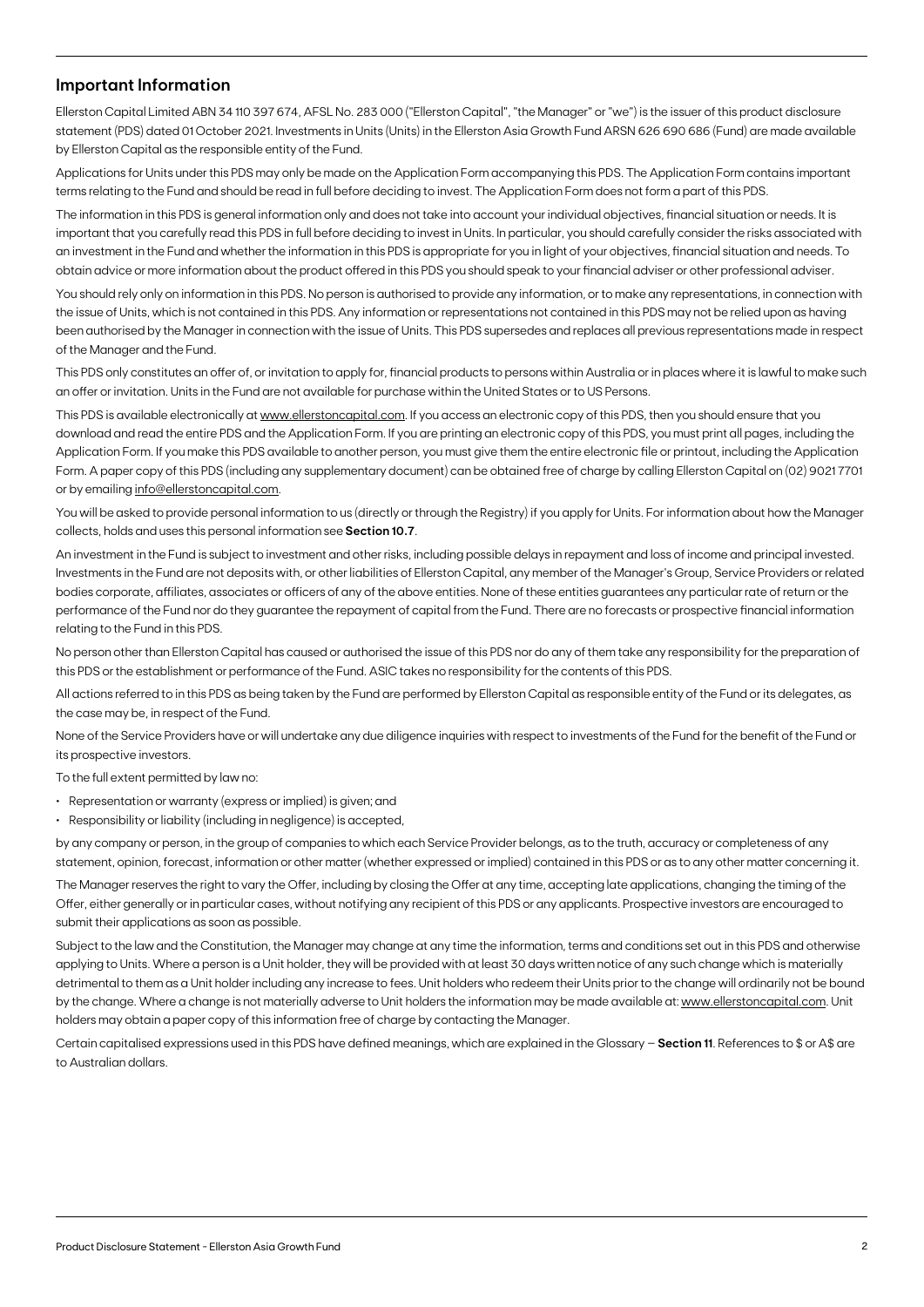## **1. Key Features of the Fund**

This table contains a summary of the key features of the Units. You should read the PDS in full before deciding whether to invest. See the Glossary in **Section 11** for definitions of terms.

| Key Fund Information       |                                                                                                                                                                                                                                                                                                                                                                                                                                                                                                                                                                                                                                                                                                                                     |             |
|----------------------------|-------------------------------------------------------------------------------------------------------------------------------------------------------------------------------------------------------------------------------------------------------------------------------------------------------------------------------------------------------------------------------------------------------------------------------------------------------------------------------------------------------------------------------------------------------------------------------------------------------------------------------------------------------------------------------------------------------------------------------------|-------------|
| Investment Objective       | The investment objective of the Fund is to outperform the MSCI Asia Ex Japan (non-accumulation) (AUD)<br>Index on a net of fees basis, with a focus on capital growth and downside protection.                                                                                                                                                                                                                                                                                                                                                                                                                                                                                                                                      | Section 4.1 |
| <b>Investment Strategy</b> | The Fund's investment strategy is to construct a high quality portfolio with exposure to primarily large<br>cap Asian Companies using the Manager's distinctive high growth, high conviction and benchmark-<br>independent investment approach. The Manager aims to generate positive returns and minimise any<br>instances of negative returns by investing in Asian Companies in which there is the highest conviction.                                                                                                                                                                                                                                                                                                           | Section 4.1 |
|                            | The Manager identifies those Asian Companies by filtering the investment universe to identify those that<br>are likely to offer the best risk/reward profile. These Asian Companies are assessed in detail through<br>disciplined, 'bottom up' Fundamental analysis. A unique, proprietary and multi-step approach to ESG is<br>embedded throughout the investment process. Significant harm sectors including controversial weapons<br>and tobacco production are screened out as are other sectors including nuclear energy, coal, palm oil<br>production, gambling and pornography. A 0% revenue threshold is used for significant harm sectors and<br>a 5% revenue threshold is used for the other negatively screened sectors. |             |
|                            | The Manager builds investment conviction in the Asian Companies identified as promising and<br>constructs the portfolio by combining the Fundamental 'bottom up' analysis with a 'top down' assessment<br>of macroeconomic conditions and the identification of structural themes driving growth in Asia.                                                                                                                                                                                                                                                                                                                                                                                                                           |             |
| <b>Benchmark</b>           | MSCI Asia Ex Japan (non-accumulation) Index in AUD.                                                                                                                                                                                                                                                                                                                                                                                                                                                                                                                                                                                                                                                                                 |             |
| Investments                | The Fund will obtain its exposure to Asian Companies via any combination of:                                                                                                                                                                                                                                                                                                                                                                                                                                                                                                                                                                                                                                                        | Section 4.1 |
|                            | · Securities listed on Asian exchanges (including exchanges in Hong Kong, China, Taiwan, Korea, India,<br>Singapore, Malaysia, Thailand, Philippines, Indonesia, Japan, Vietnam, Pakistan and Sri Lanka) or<br>Securities included in the Benchmark or that in the Manager's opinion are likely to be included in the<br>Benchmark;                                                                                                                                                                                                                                                                                                                                                                                                 |             |
|                            | • Derivatives (for example Swaps); or                                                                                                                                                                                                                                                                                                                                                                                                                                                                                                                                                                                                                                                                                               |             |
|                            | Asian domiciled companies that trade as American Depositary Receipts (ADRs), Global Depositary<br>٠<br>Receipts (GDRs) or trade on non-Asian exchanges                                                                                                                                                                                                                                                                                                                                                                                                                                                                                                                                                                              |             |
|                            | The Fund may also invest in:                                                                                                                                                                                                                                                                                                                                                                                                                                                                                                                                                                                                                                                                                                        |             |
|                            | Cash and Cash-Like Investments;<br>$\bullet$                                                                                                                                                                                                                                                                                                                                                                                                                                                                                                                                                                                                                                                                                        |             |
|                            | Foreign currencies; and<br>$\bullet$                                                                                                                                                                                                                                                                                                                                                                                                                                                                                                                                                                                                                                                                                                |             |
|                            | Derivatives including Exchange Traded Derivatives and Over-the-Counter (OTC) Derivatives,<br>to increase/ decrease overall portfolio exposure within the prescribed limits, including foreign<br>exchange exposures, or to protect or enhance the total performance of the Fund.                                                                                                                                                                                                                                                                                                                                                                                                                                                    |             |
| Investment Guidelines      | The Manager has the following guidelines:                                                                                                                                                                                                                                                                                                                                                                                                                                                                                                                                                                                                                                                                                           | Section 4.2 |
| and Exposures              | · Target Asian Companies exposure range: 80-100%;                                                                                                                                                                                                                                                                                                                                                                                                                                                                                                                                                                                                                                                                                   |             |
|                            | • Effective Cash and Cash-Like Investments: 0-20% <sup>1</sup> ;                                                                                                                                                                                                                                                                                                                                                                                                                                                                                                                                                                                                                                                                    |             |
|                            | $\cdot$ Target number of positions: between 20 – 50 Asian Companies;                                                                                                                                                                                                                                                                                                                                                                                                                                                                                                                                                                                                                                                                |             |
|                            | · Target number of non-Asian Companies: 0%;                                                                                                                                                                                                                                                                                                                                                                                                                                                                                                                                                                                                                                                                                         |             |
|                            | • Target maximum company exposure: 7% of Net Asset Value or +5% the weight in the Benchmark at<br>the time of investment;                                                                                                                                                                                                                                                                                                                                                                                                                                                                                                                                                                                                           |             |
|                            | • Maximum Long exposure: 100% for all asset types (excluding foreign exchange);                                                                                                                                                                                                                                                                                                                                                                                                                                                                                                                                                                                                                                                     |             |
|                            | • Minimum Long exposure: 50% for all asset types (excluding foreign exchange); and                                                                                                                                                                                                                                                                                                                                                                                                                                                                                                                                                                                                                                                  |             |
|                            | • Typical Long exposure range is 80-100%.                                                                                                                                                                                                                                                                                                                                                                                                                                                                                                                                                                                                                                                                                           |             |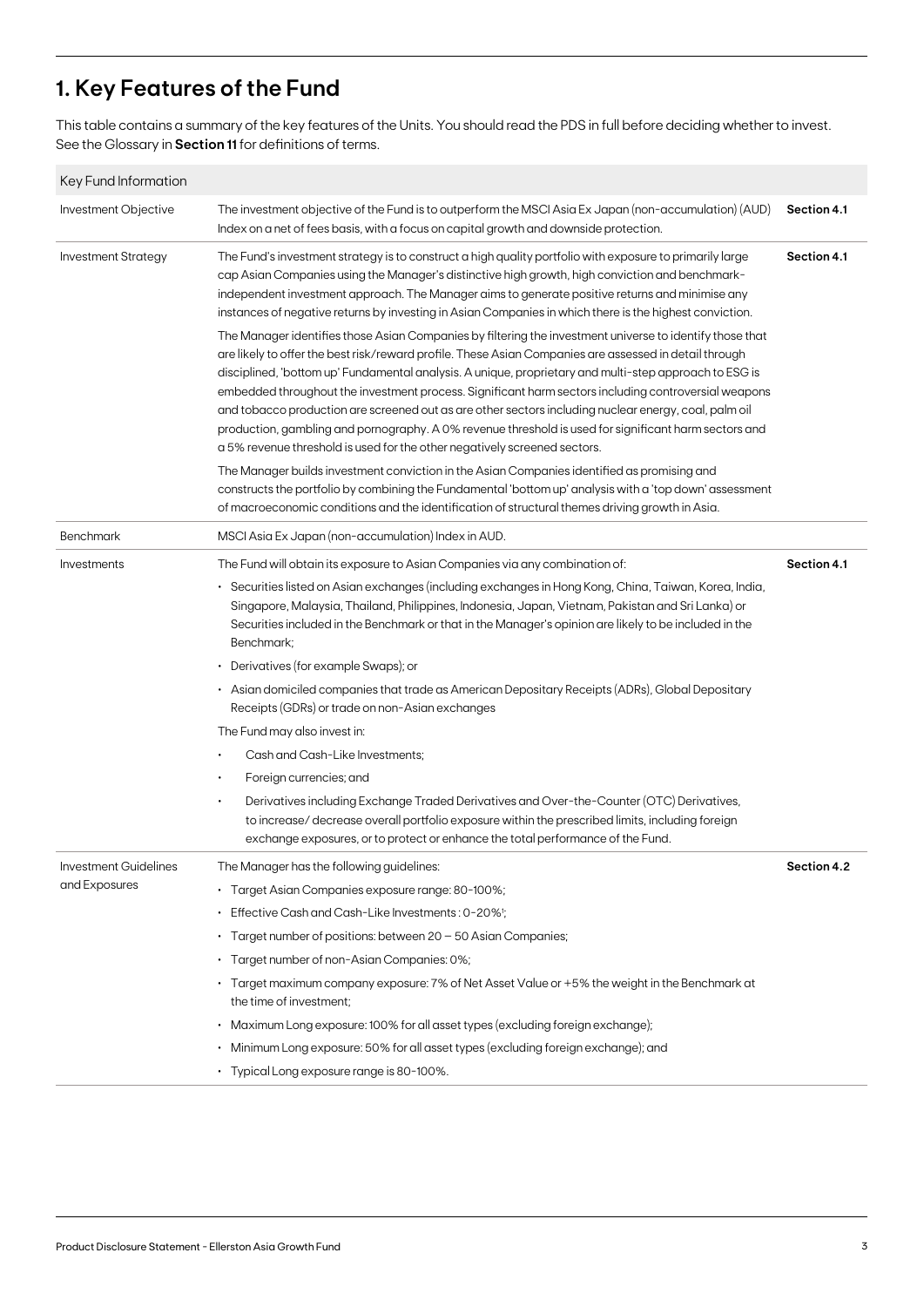| Derivatives            | Derivatives such as futures, exchange traded Options, index Options, foreign currency forward contract<br>and OTC Derivatives may be used as an alternative way to gain exposure to Securities, to increase/<br>decrease overall portfolio exposure within the prescribed limits, including foreign exchange exposures, or<br>to protect or enhance the total performance of the Fund. Derivatives may have similar effects to Leverage<br>as they increase the level of investible assets.                                                                                                                                                                    | Sections 4.2<br>and 5.1 |
|------------------------|----------------------------------------------------------------------------------------------------------------------------------------------------------------------------------------------------------------------------------------------------------------------------------------------------------------------------------------------------------------------------------------------------------------------------------------------------------------------------------------------------------------------------------------------------------------------------------------------------------------------------------------------------------------|-------------------------|
| Withdrawals/Redemption | Unit holders can withdraw/redeem from the Fund daily by providing a redemption request to the Registry<br>by 2:00pm (Sydney time) on a Business Day to be processed for that Business Day.                                                                                                                                                                                                                                                                                                                                                                                                                                                                     | Section 7.2             |
| Key Risks              | There are a number of risks associated with investing in the Fund. The key risks include:<br>• Manager Risk: The success of the Fund is dependent on the ability of the Manager to identify<br>investment opportunities that achieve the Fund's investment objective.                                                                                                                                                                                                                                                                                                                                                                                          | Section 5.1             |
|                        | <b>Market Risk:</b> The risk that the value of the Fund's investments will fluctuate as a result of factors<br>such as economic variables (including interest rates, unemployment, inflation and economic growth),<br>market conditions and sentiment. Changes in government regulations (e.g. tax), local and international<br>political events and environmental and technological issues may impact on the Fund's ability to<br>implement its strategy. Market risk may have different impacts on each type of asset, investment style<br>and investor.                                                                                                     |                         |
|                        | • Currency Risk: Because currency risk in the Fund is primarily unhedged, foreign exchange fluctuations<br>in the value of the Australian Dollar (AUD) and fluctuations in the value of Asian currencies, may have a<br>positive or adverse impact in the investment returns of the Fund.                                                                                                                                                                                                                                                                                                                                                                      |                         |
|                        | • Security Specific Risk: The risk that the price of shares in a particular company may be affected by<br>the operational and financial circumstances of the issuer of those securities such as the state of their<br>underlying businesses (including the level of debt they carry, the availability of debt financing and level<br>of interest rates), their profits, earnings and cash flows.                                                                                                                                                                                                                                                               |                         |
|                        | • Country Risk: Compared with securities in more developed markets and economies, securities<br>exposed to Asia have unique country specific risks. These risks include (by way of example): (i) the risk<br>of a reduction in Asian growth rates; (ii) the risk of significant macroeconomic or geopolitical events<br>around the world, regionally or locally; (iii) the risk of restrictions on foreign investment by local country<br>authorities; (iv) regulatory, taxation and/or political risks that, for example, slow economic and market<br>reform; (v) risk associated with less liquid and more volatile securities (greater price fluctuations). |                         |
|                        | <b>Fund Risk:</b> The success of the Fund depends upon our ability to develop and implement the Fund's<br>investment strategy and identify investment opportunities that achieve the Fund's investment<br>objective.                                                                                                                                                                                                                                                                                                                                                                                                                                           |                         |
|                        | • Distribution Risk: The Fund is not designed for investors seeking regular income payments. There is no<br>guarantee that any distributable income will be generated. In certain circumstances, Unitholders may<br>be liable for tax on distributions even if they have not received any distribution in cash.                                                                                                                                                                                                                                                                                                                                                |                         |
|                        | <b>Derivatives Risk:</b> The use of Derivatives can have a negative impact due to an adverse movement<br>in the underlying asset or where the position is difficult or costly to reverse or maintain. The use of<br>Derivatives involves counterparty risk and incurs cost.                                                                                                                                                                                                                                                                                                                                                                                    |                         |
|                        | • Concentration Risk: The concentrated nature of the Fund may increase the potential for volatility of<br>returns.                                                                                                                                                                                                                                                                                                                                                                                                                                                                                                                                             |                         |
|                        | <b>Pandemic Risk:</b> The impact of pandemics may have adverse implications on the Fund's ability to<br>achieve its investment objectives.                                                                                                                                                                                                                                                                                                                                                                                                                                                                                                                     |                         |
|                        | This is not a comprehensive summary of all the risks of investing in the Fund. We recommend you<br>should obtain financial advice before investing.                                                                                                                                                                                                                                                                                                                                                                                                                                                                                                            |                         |
|                        |                                                                                                                                                                                                                                                                                                                                                                                                                                                                                                                                                                                                                                                                |                         |

**Notes** 

1 Effective Cash and Cash-Like-Investments includes Derivatives that may be used when investing in Asian Companies, but excludes Derivatives used to manage overall portfolio exposure.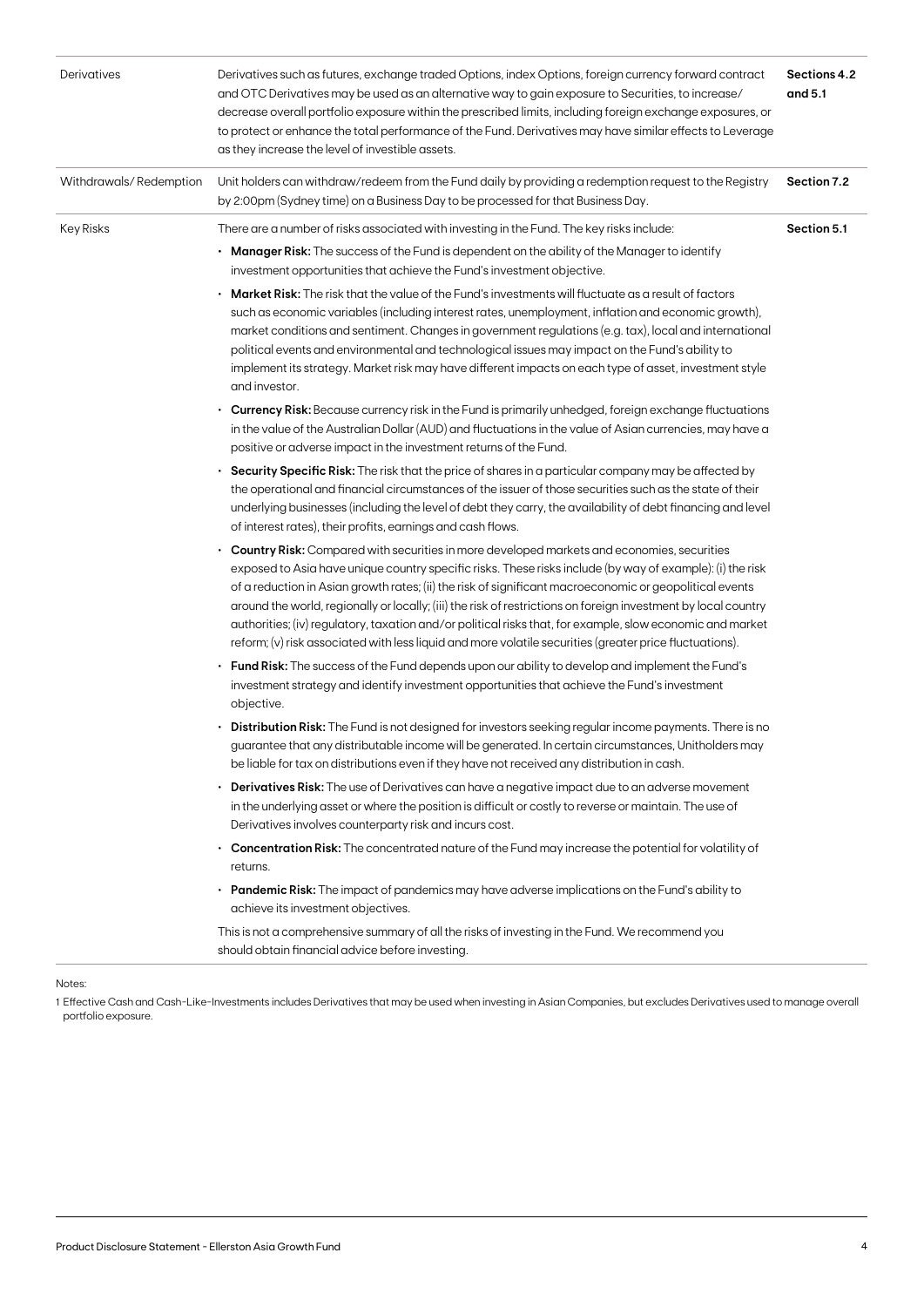| <b>Key Product Features</b>    |                                                                                                                                                |                           |
|--------------------------------|------------------------------------------------------------------------------------------------------------------------------------------------|---------------------------|
| Costs of Investing in the Fund |                                                                                                                                                |                           |
| Management Fee                 | Management Fee of 1.00% p.a. of the Net Asset Value                                                                                            | Sections 6.1<br>and $6.2$ |
| Performance Fee                | 15% of the investment return over the Benchmark return, after recovering any underperformance<br>in past periods                               | Sections 6.1<br>and $6.2$ |
| <b>Buy/Sell Spread</b>         | 0.25%                                                                                                                                          | Section 6.2               |
| <b>Investment Requirements</b> |                                                                                                                                                |                           |
| Minimum Initial Investment     | Minimum initial investment $-$ \$10,000                                                                                                        | Section 7.1               |
|                                | Minimum additional investment $-$ \$10,000                                                                                                     |                           |
| Applications                   | Daily. Complete Applications to be received by the Registry by 2:00pm (Sydney time) on a<br>Business Day to be processed for that Business Day | Section 7.1               |
| <b>Distributions</b>           |                                                                                                                                                |                           |
| Frequency                      | Half yearly each 30 June and 31 December where the Fund has distributable income                                                               | Section 7.4               |
| <b>Payment Method</b>          | Paid into your nominated bank account or reinvested as additional Units                                                                        | Section 7.4               |
|                                |                                                                                                                                                |                           |

\*All fees set out are inclusive of the net effect of Goods and Services Tax (GST) (i.e. includes GST net of input tax credits). The Fund may not be entitled to claim a reduced input tax credit in all instances.

| Reporting                       |                                                                                                                                                                             |              |
|---------------------------------|-----------------------------------------------------------------------------------------------------------------------------------------------------------------------------|--------------|
| <b>Monthly Newsletter</b>       | A monthly newsletter will be available on our website www.ellerstoncapital.com.                                                                                             | Section 10.1 |
| Regular Reporting               | Confirmation of all applications and redemptions.<br>An annual periodic statement providing your account balance, transaction summary and<br>distribution details (if any). | Section 10.1 |
| Online Access                   | Investors are able to access their holdings, transaction history and other statements online<br>through our secure web portal: https://secure-ellerstoncapital.com.         |              |
| <b>Unit Pricing</b>             | Unit prices are on our website www.ellerstoncapital.com.                                                                                                                    | Section 7.5  |
| Annual Audited Financial Report | Annual audited financial report for the Fund.                                                                                                                               | Section 10.1 |
| Annual Tax Reporting            | Annual tax statement for the Fund.<br>Exit statement if you have redeemed Units during the financial year.                                                                  | Section 8.1  |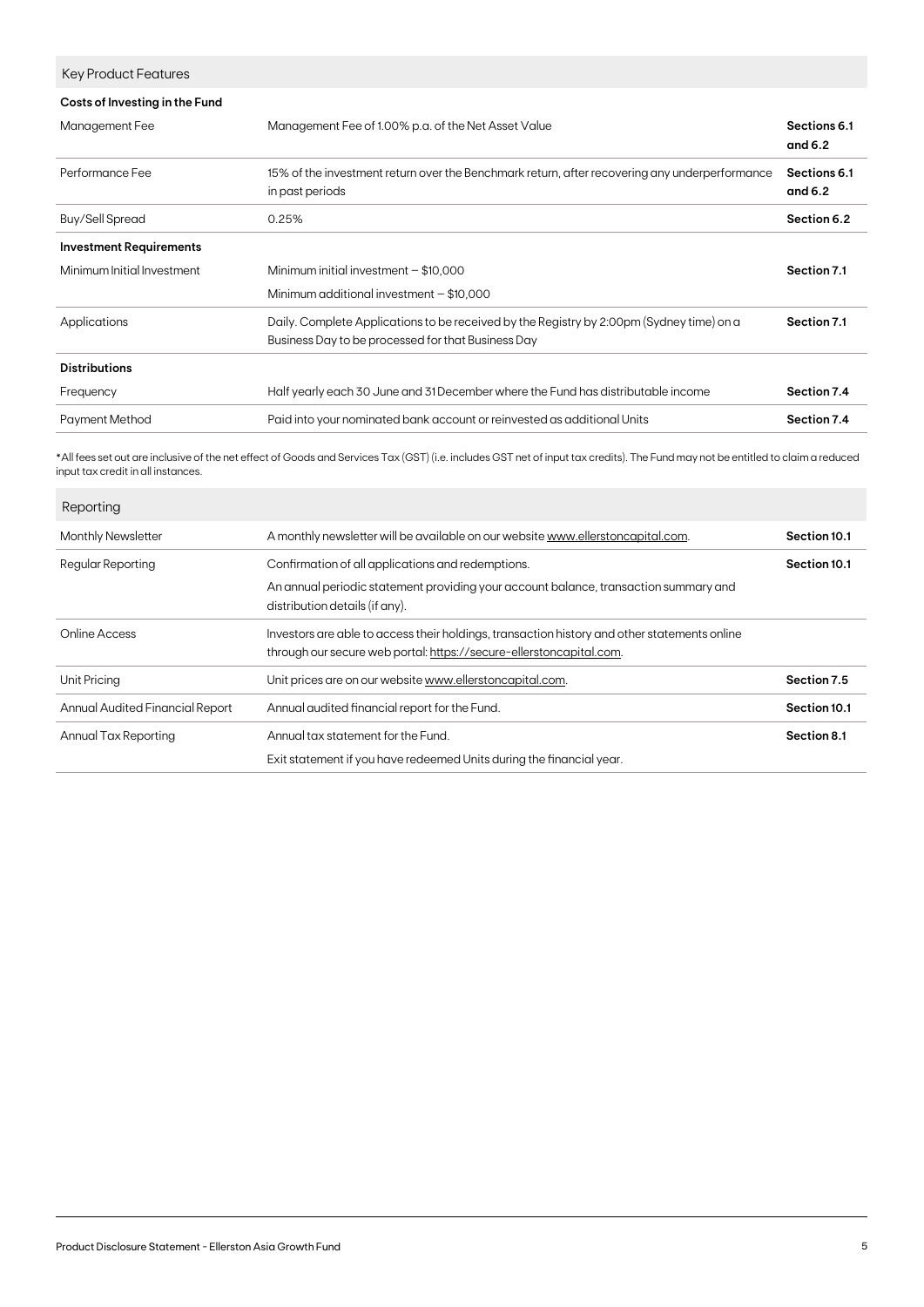## **2. About Ellerston Capital**

Ellerston Capital is a specialist investment manager providing a range of innovative Australian and international investment strategies. As a firm majority owned by its principals and employees, our clients' objectives are our objectives.

As a dedicated investment manager, we aim to do one thing exceptionally well: grow and protect our clients' wealth through investing. We are passionate about creating value for our clients by identifying outstanding investment ideas and designing portfolios that perform over the long term. Our funds target a diverse range of strategies including, but not limited to, Long only Australian, global and Asian equities, Australian and global Long-Short equity and private equity.

Ellerston Capital has been managing money since 2002. Our clients include sovereign wealth, industry and corporate superannuation funds, international funds, family offices and high net worth investors.

Ellerston Capital's family office heritage means there is an absolute return mindset with a strong emphasis on risk management. Ellerston Capital supports our investment teams with an institutional-grade infrastructure.

### **Key Personnel**

Fredy Hoh joined Ellerston Capital in April 2017 and has over 14 years of financial markets experience.

Prior to Ellerston Capital, Fredy held Senior Financial Analyst roles with Bank of America Merrill Lynch, Macquarie Capital and E&Y. Fredy is fluent in Mandarin and holds a Masters of Accounting from UNSW and a Bachelor of Economics from the University of Sydney.

There have been no adverse regulatory findings against Mr. Hoh or the Manager. Updates on Ellerston Capital and the investment team are available via www.ellerstoncapital.com.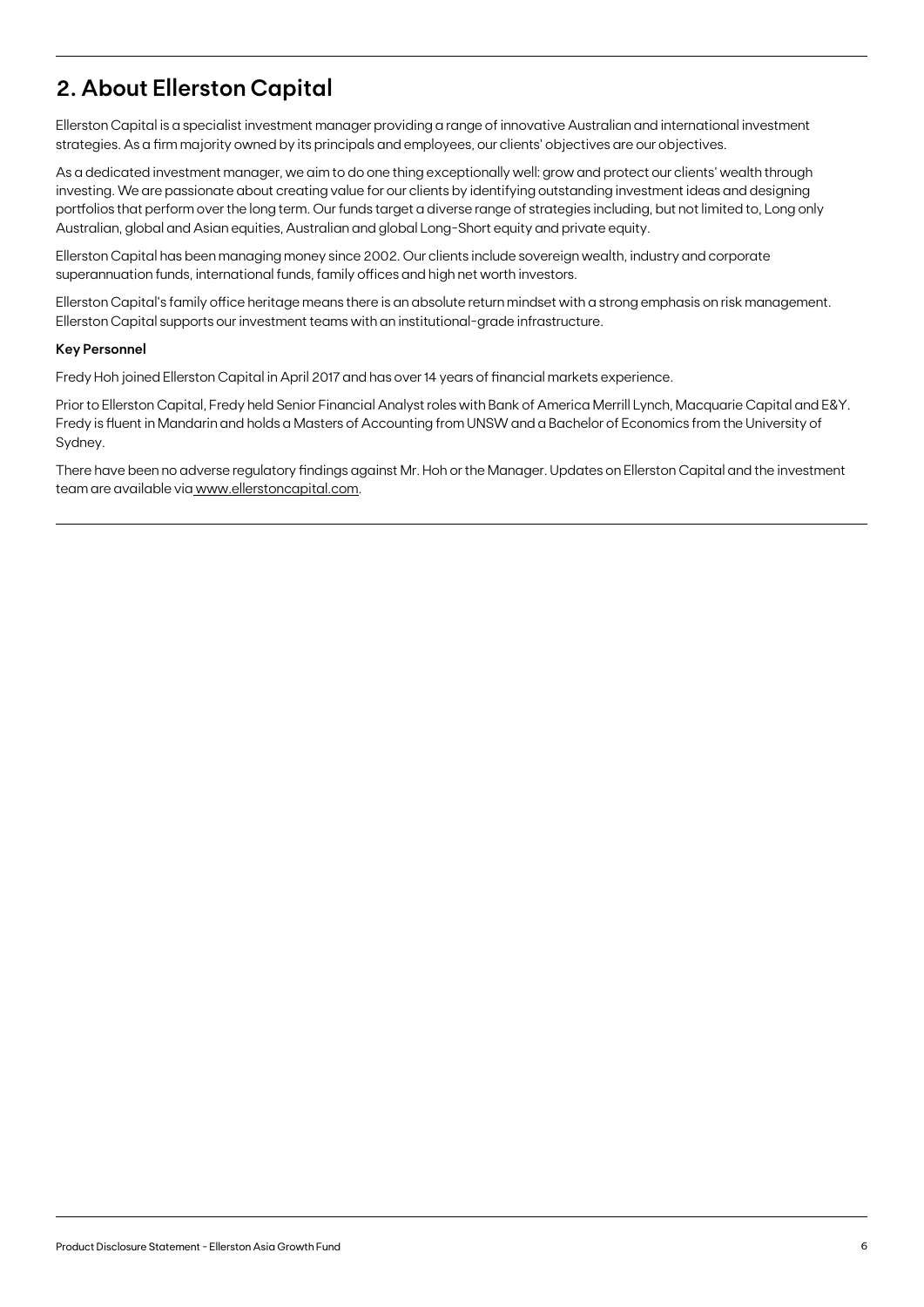## **3. Disclosure Principles and Benchmarks**

### **Disclosure Principles**

ASIC has required that funds such as this Fund disclose to Unit holders information against a number of stated disclosure principles. The table below contains a summary of the disclosure principles for the Units.

| Disclosure Principles  |                                                                                                                                                                                                                                                                                                                                                                                                                                                                                                                                                                      | Further information  |
|------------------------|----------------------------------------------------------------------------------------------------------------------------------------------------------------------------------------------------------------------------------------------------------------------------------------------------------------------------------------------------------------------------------------------------------------------------------------------------------------------------------------------------------------------------------------------------------------------|----------------------|
| 1. Investment Strategy | The investment objective of the Fund is to outperform the MSCI Asia Ex Japan (non-<br>accumulation) (AUD) Index on a net of fees basis, with a focus on capital growth and<br>downside protection.                                                                                                                                                                                                                                                                                                                                                                   | Section 4.1          |
|                        | The Fund's investment strategy is to construct a high quality portfolio of primarily large<br>cap Asian Companies using the Manager's distinctive high growth, high conviction and<br>benchmark independent approach. The Manager aims to generate positive returns and<br>minimise any instances of negative returns by investing in the Asian Companies in which<br>there is the highest conviction. The Manager identifies those Asian Companies by filtering<br>the investment universe to identify those that are likely to offer the best risk/reward profile. | Sections 4.1 and 4.2 |
|                        | These Asian Companies are assessed in detail through disciplined, 'bottom up'<br>Fundamental analysis. The Manager builds investment conviction in the Asian Companies<br>identified as promising and constructs the portfolio by combining 'bottom up' Fundamental<br>analysis with a 'top down' assessment of macroeconomic conditions and structural themes<br>driving growth in Asia.                                                                                                                                                                            |                      |
|                        | A unique, proprietary and multi-step approach to ESG is embedded throughout the<br>investment process. Significant harm sectors including controversial weapons and tobacco<br>are screened out as are other sectors including nuclear energy, coal, palm oil production,<br>gambling and pornography. A 0% revenue threshold is used for significant harm sectors and<br>a 5% revenue threshold is used for the other negatively screened sectors.                                                                                                                  |                      |
|                        | The Manager has a strong sell discipline and risk management criteria, including stop losses<br>which, at a series of pre-defined levels of decline in share price, trigger a compulsory review<br>of the investment proposition, restatement and defence of the investment case, and in the<br>rare case that the final stop loss is reached, closure of a position.                                                                                                                                                                                                | Sections 4.2 & 5.1   |
|                        | The Fund gains exposure to Asian Companies listed on Asian exchanges (either directly<br>via Securities or via Derivatives) including, but not limited to, exchanges in Hong Kong,<br>China, Taiwan, Korea, India, Singapore, Malaysia, Thailand, Philippines, Indonesia, Japan,<br>Vietnam, Pakistan and Sri Lanka, and may invest in Securities included in the Benchmark or<br>that in the Manager's opinion are likely to be included in the Benchmark and Asian domiciled<br>companies that trade as ADRs, GDRs or trade on non-Asian exchanges.                |                      |
|                        | The Fund may also invest in Exchange Traded Derivatives, OTC Derivatives and Cash<br>and Cash-Like Investments. The Manager may utilise Derivatives as part of its investment<br>strategy as an alternative way to gain exposure to Asian Companies, to increase/<br>decrease overall portfolio exposure within the prescribed limits, including foreign exchange<br>exposures, or to protect or enhance the total performance of the Fund.                                                                                                                          |                      |
|                        | The key dependency underpinning the investment strategy is the research, analysis, models,<br>skill and experience of the Manager.                                                                                                                                                                                                                                                                                                                                                                                                                                   |                      |
|                        | There are a number of risks associated with investing in the Fund. The key risks include<br>returns being subject to the skill of the Manager, macroeconomic risks associated with<br>investing in Asia and currency risk.                                                                                                                                                                                                                                                                                                                                           |                      |
|                        | The Manager's risk management strategy is set out in Section 4.4.                                                                                                                                                                                                                                                                                                                                                                                                                                                                                                    |                      |
|                        | The Manager may change the investment objective and strategy to meet current<br>market conditions.                                                                                                                                                                                                                                                                                                                                                                                                                                                                   | Section 4.5          |
|                        | Unit holders will be given 30 days' prior notice of any adverse material changes, otherwise<br>these changes will be available on the Manager's website.                                                                                                                                                                                                                                                                                                                                                                                                             |                      |
|                        |                                                                                                                                                                                                                                                                                                                                                                                                                                                                                                                                                                      |                      |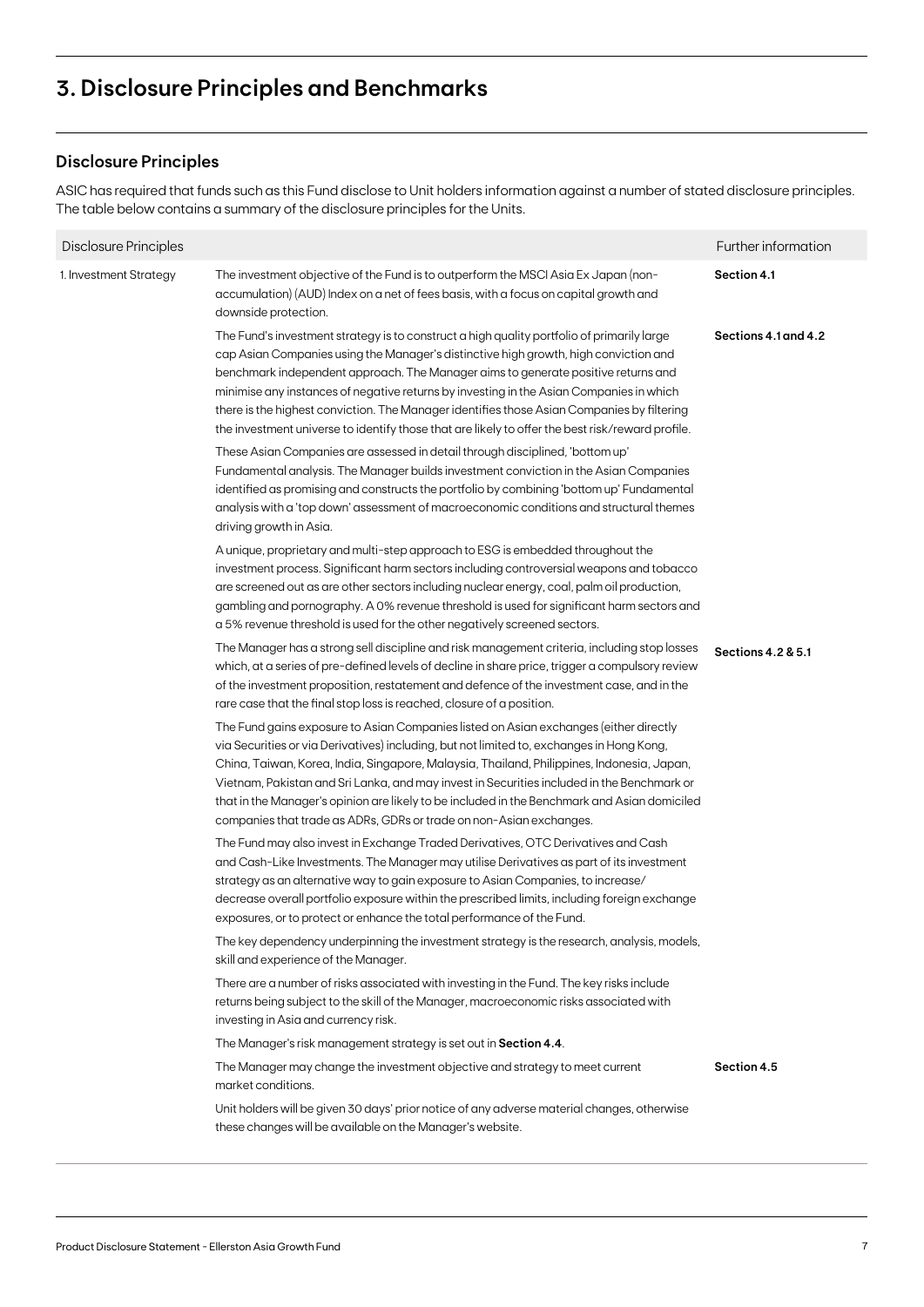| Disclosure Principles                           |                                                                                                                                                                                                                                                                                                                                                                                                  | Further information |
|-------------------------------------------------|--------------------------------------------------------------------------------------------------------------------------------------------------------------------------------------------------------------------------------------------------------------------------------------------------------------------------------------------------------------------------------------------------|---------------------|
| 2. Investment Manager                           | The responsible entity and investment manager is Ellerston Capital Limited.<br>Fredy Hoh has overall responsibility for the Fund's investment decisions and is supported<br>by a team of investment professionals. Fredy Hoh devotes the majority of his time to the<br>execution of Ellerston Capital's Asian strategy.                                                                         | Section 2           |
| 3. Fund structure                               | The Fund is an Australian unit trust registered as a managed investment scheme under the<br>Corporations Act 2001 (Cth) ('Corporations Act'). The Fund expects to invest directly in its<br>investments. A structure diagram is set out in Section 4.6.                                                                                                                                          | Section 4.6         |
|                                                 | The Key Service Providers are regularly monitored by the Manager to ensure compliance<br>with their service agreement obligations. Except as stated above, there are no related party<br>relationships and all arrangements are on arm's length terms.                                                                                                                                           | Section 4.7         |
|                                                 | There are various risks associated with this structure including counterparty risk.                                                                                                                                                                                                                                                                                                              | Section 5.1         |
| 4. Valuation, Location<br>and Custody of Assets | The key aspects of the Fund's valuation policy are set out in <b>Section 7.5</b> .<br>The Administrator and Custodian holds the Fund's assets. Cash may also be held on deposit<br>with one or more Australian banks.                                                                                                                                                                            | Section 7.5         |
| 5. Liquidity                                    | The Manager reasonably expects to realise at least 80% of its assets, at the value ascribed<br>to those assets in calculating the Fund's Net Asset Value, within 10 days.                                                                                                                                                                                                                        | Section 4.2         |
| 6. Leverage                                     | The Fund does not borrow and there is no Leverage on a net basis. The Fund may invest in<br>Derivatives which can provide Leverage implicitly. Some Derivatives may have the same<br>effect as borrowing as it allows the Fund's assets to have a larger economic exposure. The use<br>of Leverage could enhance returns, although it may also increase losses and the volatility of<br>returns. | Section 4.2         |
| 7. Derivatives                                  | Derivatives may be used as an alternative way to gain exposure to Asian Companies,<br>to increase/decrease overall portfolio exposure within the prescribed limits, including<br>foreign exchange exposures, or to protect or enhance the total performance of the Fund.<br>Derivatives may have similar effects to Leverage as they increase the level of investible<br>assets.                 | Section 4.2         |
|                                                 | The Fund may utilise any type of Derivative for this purpose, including futures, exchange<br>traded Options, and forward contracts. The Manager engages reputable and regulated<br>brokerage firms as Derivatives counterparties following due diligence.                                                                                                                                        |                     |
|                                                 | The use of Derivatives involves risk including counterparty risk and incurs costs.                                                                                                                                                                                                                                                                                                               | Section 5.1         |
| 8. Short Selling                                | The Fund will not utilise Short Selling as part of its investment strategy.                                                                                                                                                                                                                                                                                                                      |                     |
| 9. Withdrawals/<br>Redemptions                  | Unit holders can withdraw/redeem from the Fund daily by providing a redemption request to the<br>Registry by 2:00pm (Sydney time) on a Business Day to be processed for that Business Day.<br>Redemptions may be suspended in limited circumstances as set out in Section 7.2. Unit holders                                                                                                      | Section 7.2         |
|                                                 | will be notified in writing of any material changes to their redemption rights.                                                                                                                                                                                                                                                                                                                  |                     |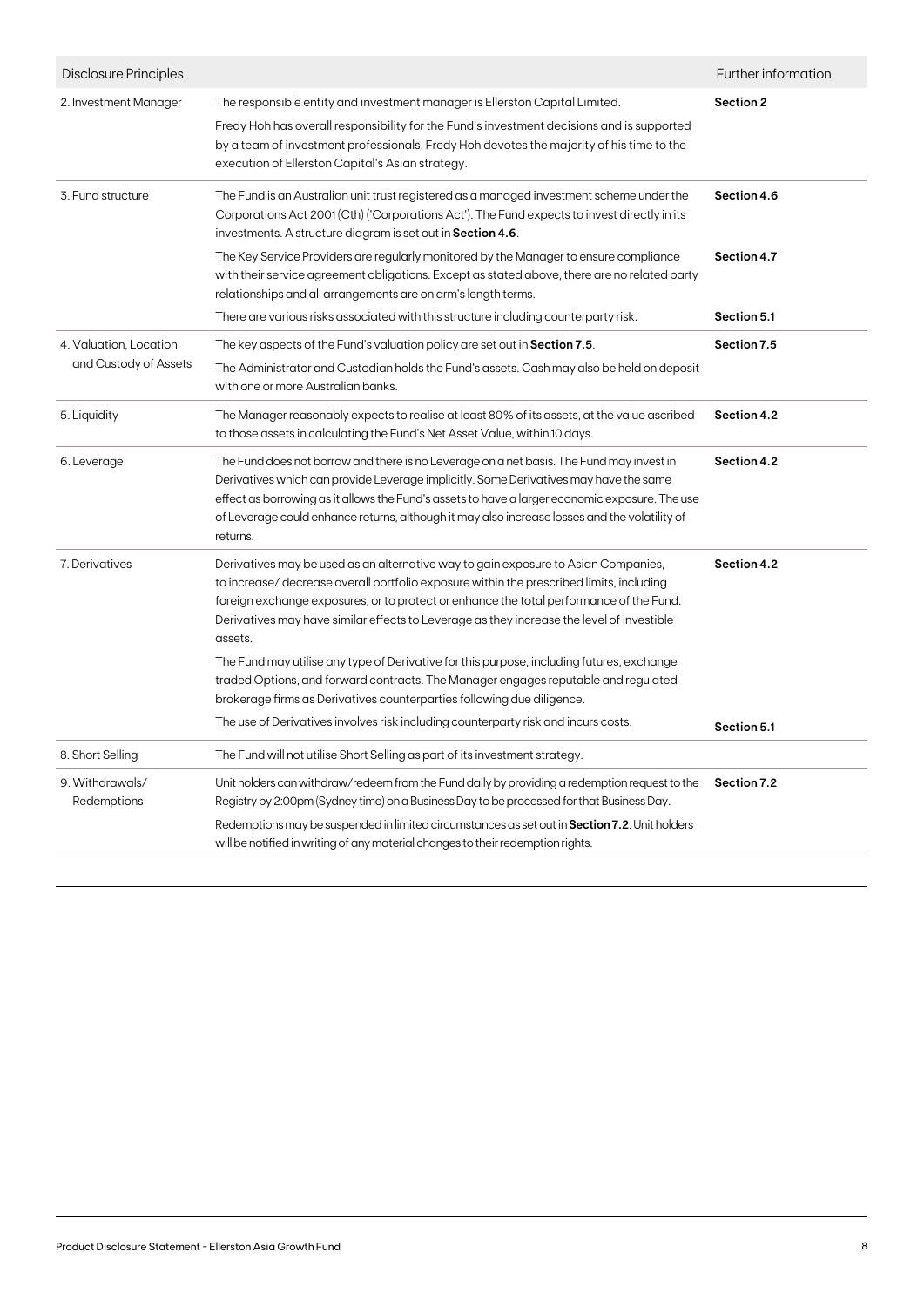### **Disclosure Benchmarks**

This PDS addresses the following two disclosure benchmarks:

- **• Valuation of Assets**: this benchmark addresses whether valuations of the Fund's non-exchange traded assets are provided by an independent administrator or an independent valuation service provider; and
- **• Periodic Reporting**: this benchmark addresses whether we provide periodic disclosure to our investors of certain key Fund information on an annual and monthly basis.

Each benchmark identifies a key area that ASIC considers investors should understand before making a decision to invest into the Fund.

Where a responsible entity does not meet a particular disclosure benchmark, ASIC requires that the responsible entity explain why the benchmark is not met and what alternative measures it has in place to mitigate the concern underlying the benchmark.

### **Benchmark 1: Valuation of Assets**

The Fund meets this benchmark.

### **Benchmark 2: Periodic Reporting**

The Fund meets this benchmark.

The following Fund information will be provided to Unit holders on a monthly basis:

- Net Asset Value of the Fund and Redemption Price of Units;
- Any changes to Key Service Providers including any change in related party status;
- Net returns after fees, costs and relevant taxes;
- Any material changes to the Funds' risk profile and strategy; and
- Any material changes related to the primary investment personnel responsible for managing the Fund.

The information will be reported in the monthly newsletter which will be available on our website at [www.ellerstoncapital.com](http://www.ellerstoncapital.com).

Annual reporting will include:

- Asset allocation to each asset type;
- Liquidity profile at the end of the relevant period;
- Maturity profile of Fund's liabilities at the end of the relevant period;
- Details on Derivative counterparties engaged;
- Monthly or annual returns; and
- Any changes to Key Service Providers including any change in related party status.

This information will also be available on our website.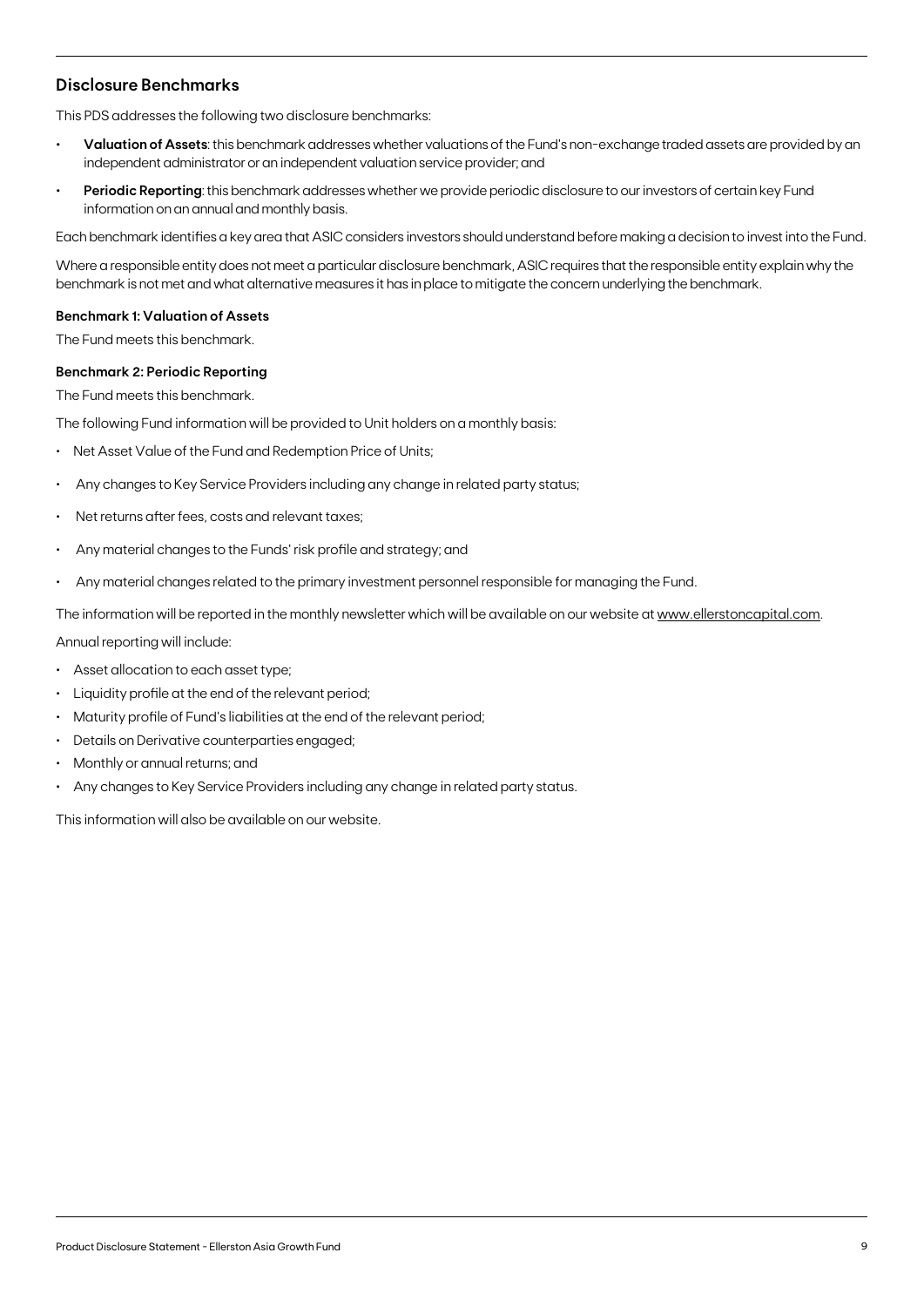## **4. About the Ellerston Asia Growth Fund**

### **4.1 Fund Overview**

| Provide investors with access to Asian investment opportunities with compelling risk/reward profiles that are<br>complementary to a typical domestic equity portfolio;                                                                                                                                                                                                                                                                                                                                                                                                                                                                                                                                                                                                                                           |                                                                                                                                                                                                                                                                                                                                                                                             |  |  |
|------------------------------------------------------------------------------------------------------------------------------------------------------------------------------------------------------------------------------------------------------------------------------------------------------------------------------------------------------------------------------------------------------------------------------------------------------------------------------------------------------------------------------------------------------------------------------------------------------------------------------------------------------------------------------------------------------------------------------------------------------------------------------------------------------------------|---------------------------------------------------------------------------------------------------------------------------------------------------------------------------------------------------------------------------------------------------------------------------------------------------------------------------------------------------------------------------------------------|--|--|
|                                                                                                                                                                                                                                                                                                                                                                                                                                                                                                                                                                                                                                                                                                                                                                                                                  |                                                                                                                                                                                                                                                                                                                                                                                             |  |  |
| Increase the value of the Fund by allocating capital to a limited number of Asian Companies in which the Manager has<br>the highest conviction; and                                                                                                                                                                                                                                                                                                                                                                                                                                                                                                                                                                                                                                                              |                                                                                                                                                                                                                                                                                                                                                                                             |  |  |
| Be aware of currency and cash exposures and manage them in line with the Manager's macroeconomic and market<br>outlook.                                                                                                                                                                                                                                                                                                                                                                                                                                                                                                                                                                                                                                                                                          |                                                                                                                                                                                                                                                                                                                                                                                             |  |  |
| There is no guarantee that the investment objective will be achieved.                                                                                                                                                                                                                                                                                                                                                                                                                                                                                                                                                                                                                                                                                                                                            |                                                                                                                                                                                                                                                                                                                                                                                             |  |  |
| <b>Investment Strategy</b><br><b>Investment Strategy Summary</b>                                                                                                                                                                                                                                                                                                                                                                                                                                                                                                                                                                                                                                                                                                                                                 |                                                                                                                                                                                                                                                                                                                                                                                             |  |  |
| The Fund's investment strategy is to provide access to a high quality portfolio of primarily large cap Asian Companies using the<br>Manager's distinctively high growth, high conviction and benchmark-independent investment approach. The Manager believes<br>that the trade-off between risk and potential returns at the portfolio level is improved by implementing highest conviction ideas<br>from a filtered universe of Securities that offer the best risk/reward. This "conviction scorecard analysis" comprises a set of<br>progressive hurdles of earnings growth, upside/downside analysis, industry structure, thematic fit, management quality and<br>an ESG (environmental, social and governance) screen before undergoing a "deep dive" on Fundamental analysis to crystallise<br>conviction. |                                                                                                                                                                                                                                                                                                                                                                                             |  |  |
| be impacted by a set of structural, long-term themes.                                                                                                                                                                                                                                                                                                                                                                                                                                                                                                                                                                                                                                                                                                                                                            | These Asian Companies are also evaluated against a comprehensive macroeconomic framework that helps the Manager<br>identify the market drivers of each country, region and Asia as a whole. The Manager also evaluates how Asian Companies will                                                                                                                                             |  |  |
| <b>Portfolio Construction Summary</b>                                                                                                                                                                                                                                                                                                                                                                                                                                                                                                                                                                                                                                                                                                                                                                            |                                                                                                                                                                                                                                                                                                                                                                                             |  |  |
| impacts, with adherence to the portfolio construction guidelines. The strategy is implemented by the Manager's highly                                                                                                                                                                                                                                                                                                                                                                                                                                                                                                                                                                                                                                                                                            | These three lenses of analysis $-$ bottom up stock selection, top down macro analysis and development of thematics $-$ are<br>brought together to size positions in the highest conviction Asian Companies based on potential return and diversification                                                                                                                                    |  |  |
| a hard stop loss limit.                                                                                                                                                                                                                                                                                                                                                                                                                                                                                                                                                                                                                                                                                                                                                                                          | experienced investment team, made up of equity specialists with deep expertise investing in Asia. Risk management is<br>embedded at each level of the investment process, but is also regularly monitored through assessing a range of aspects of each<br>stock. In order to further protect the downside, the Manager sets stop losses for every trade with predefined review triggers and |  |  |
|                                                                                                                                                                                                                                                                                                                                                                                                                                                                                                                                                                                                                                                                                                                                                                                                                  | The Manager may from time to time significantly increase exposure to Cash and Cash-Like Investments, which may include<br>circumstances where the Manager believes investment opportunities are limited, to protect capital or to manage liquidity.                                                                                                                                         |  |  |
| Refer Sections 5.1 and 8 for general and tax related risks associated with the Fund's investments.                                                                                                                                                                                                                                                                                                                                                                                                                                                                                                                                                                                                                                                                                                               |                                                                                                                                                                                                                                                                                                                                                                                             |  |  |
| There is no guarantee that the investment objective will be achieved.                                                                                                                                                                                                                                                                                                                                                                                                                                                                                                                                                                                                                                                                                                                                            |                                                                                                                                                                                                                                                                                                                                                                                             |  |  |
| MSCI Asia Ex Japan (non-accumulation) Index in AUD<br>Portfolio Guidelines<br><b>Benchmark</b>                                                                                                                                                                                                                                                                                                                                                                                                                                                                                                                                                                                                                                                                                                                   |                                                                                                                                                                                                                                                                                                                                                                                             |  |  |
| <b>Asian Companies</b><br>Investment universe                                                                                                                                                                                                                                                                                                                                                                                                                                                                                                                                                                                                                                                                                                                                                                    |                                                                                                                                                                                                                                                                                                                                                                                             |  |  |
| <b>Exchange Traded and OTC Derivatives</b>                                                                                                                                                                                                                                                                                                                                                                                                                                                                                                                                                                                                                                                                                                                                                                       |                                                                                                                                                                                                                                                                                                                                                                                             |  |  |
| Cash and Cash-Like Investments                                                                                                                                                                                                                                                                                                                                                                                                                                                                                                                                                                                                                                                                                                                                                                                   |                                                                                                                                                                                                                                                                                                                                                                                             |  |  |
| <b>Target Number of positions</b><br>Between 20 and 50 Asian Companies                                                                                                                                                                                                                                                                                                                                                                                                                                                                                                                                                                                                                                                                                                                                           |                                                                                                                                                                                                                                                                                                                                                                                             |  |  |
| Target maximum position<br>7% of Net Asset Value or +5% the weight in the benchmark at the time of investment<br>exposure                                                                                                                                                                                                                                                                                                                                                                                                                                                                                                                                                                                                                                                                                        |                                                                                                                                                                                                                                                                                                                                                                                             |  |  |
| Location and Currency<br>The Fund will invest exclusively in Asian Companies.                                                                                                                                                                                                                                                                                                                                                                                                                                                                                                                                                                                                                                                                                                                                    |                                                                                                                                                                                                                                                                                                                                                                                             |  |  |
| Because the Fund is primarily unhedged, the currency of denomination of investments will correspond with the country of origin<br>of the underlying investments.                                                                                                                                                                                                                                                                                                                                                                                                                                                                                                                                                                                                                                                 |                                                                                                                                                                                                                                                                                                                                                                                             |  |  |
| The Manager intends that the Fund will be predominately unhedged, as is the Benchmark. However, the Manager is aware of<br>currency and cash exposures and will manage them in line with its macroeconomic and market outlook.                                                                                                                                                                                                                                                                                                                                                                                                                                                                                                                                                                                   |                                                                                                                                                                                                                                                                                                                                                                                             |  |  |
| Fund Information and<br>obtain performance information by telephoning (02) 90217701 or by emailing info@ellerstoncapital.com.<br>performance                                                                                                                                                                                                                                                                                                                                                                                                                                                                                                                                                                                                                                                                     | Performance information for the Fund will be displayed at www.ellerstoncapital.com. Prospective investors in the Fund can                                                                                                                                                                                                                                                                   |  |  |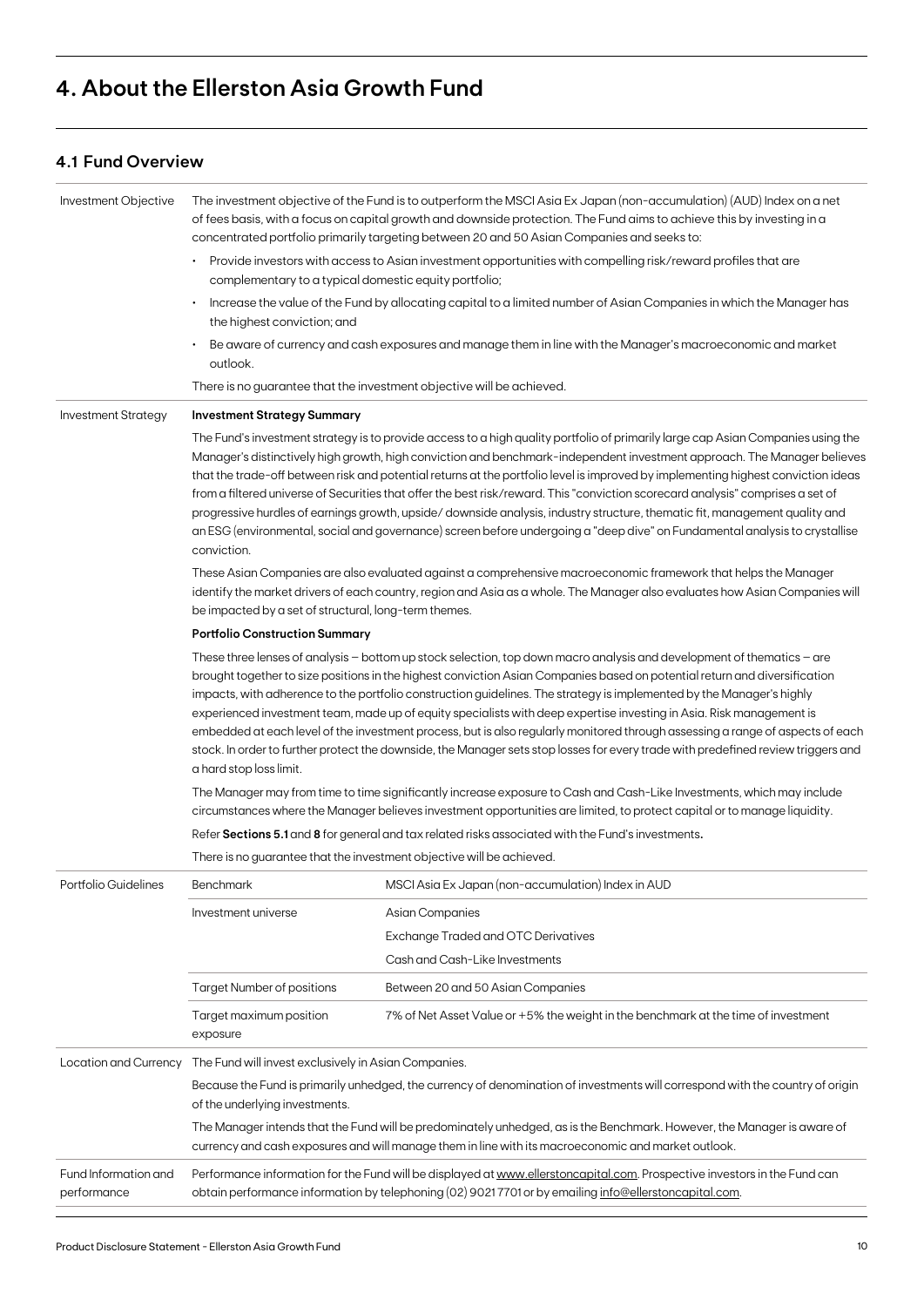| Labour, environmental,<br>social and ethical<br>considerations | The Manager integrates consideration of labour standards or social, environmental or ethical considerations through a<br>unique, proprietary and multi-step approach to ESG embedded throughout the investment process in the selection, retention<br>or realisation of investments. Significant harm sectors including controversial weapons and tobacco are screened out as are<br>other sectors including nuclear energy, coal, palm oil production, gambling and pornography. A 0% revenue threshold is used<br>for significant harm sectors and a 5% revenue threshold is used for the other negatively screened sectors. Such issues may<br>affect the financial performance of an investment and any such financial effect would influence our investments. Ellerston<br>Capital's Responsible Investment Policy is available on its website (www.ellerstoncapital.com) and provides further details of<br>the Fund's approach to responsible investment. |
|----------------------------------------------------------------|------------------------------------------------------------------------------------------------------------------------------------------------------------------------------------------------------------------------------------------------------------------------------------------------------------------------------------------------------------------------------------------------------------------------------------------------------------------------------------------------------------------------------------------------------------------------------------------------------------------------------------------------------------------------------------------------------------------------------------------------------------------------------------------------------------------------------------------------------------------------------------------------------------------------------------------------------------------|
| Changes to Fund<br>Terms                                       | Subject to the law and the Constitution, the Manager may change at any time the investment objective and strategy to meet<br>current market conditions. Unit holders will be given 30 days' prior notice if any of these changes are materially adverse<br>changes otherwise these changes will be available on the Manager's website.                                                                                                                                                                                                                                                                                                                                                                                                                                                                                                                                                                                                                           |

It is not intended that the Fund will have any material asset (being over 7% of the Net Asset Value of the Fund or +5% the benchmark weight). The above thresholds in the Portfolio Guidelines apply as at the time of the relevant investment. Where a Portfolio Guideline would be breached merely because of any market movements (e.g. as a result of strong performance), capital restructure, corporate action or similar event, the Manager will take action to rebalance or reduce relevant positions back to below that threshold within a reasonable timeframe. The above Portfolio Guidelines incorporate the Delta Exposure obtained through Derivatives.

### **4.2 Asset Types**

The table below sets out a sample of the asset types the Fund may invest in and the overall allocation ranges.

| Asset types                                | Allocation range |
|--------------------------------------------|------------------|
| Equities                                   |                  |
| Securities                                 | $0 - 100\%$      |
| <b>Cash and fixed interest</b>             |                  |
| Cash and Cash-Like Investments             | $0 - 100%$       |
| <b>Derivatives</b>                         |                  |
| <b>Exchange Traded and OTC Derivatives</b> | $0 - 100%$       |

With respect to the above table, the allocation range to Derivatives represents the fact that the Manager may access investments through Derivatives. The other allocation ranges include allocations that may be obtained through Derivatives.

### **Leverage**

The Fund does not borrow and there is no Leverage on a net basis. The Fund may invest in Derivatives which can provide Leverage implicitly. Some Derivatives may have the same effect as borrowing as it allows the Fund's assets to have a larger economic exposure. The use of Leverage could enhance returns, although it may also increase losses and the volatility of returns.

The maximum allocation to OTC Derivatives is 100% (for example currency hedging) and the maximum allocation to Exchange Traded Derivatives is 100% (for example index options) however the Fund will not use Derivatives to increase the Funds' Long exposure above 100%. Although the gross exposure of the Fund can be higher than 100% (for example the Fund may invest in index put options) but not more than 200%, this does not have the effect of leveraging the total assets of the Fund, because the Fund has a maximum Long exposure limit of 100% for all asset types (excluding foreign exchange).

There is typically no other Leverage embedded in the underlying assets of the Fund, other than Leverage embedded in holdings of listed Securities.

### **Sources of Leverage**

Derivatives are typically sourced from Derivative counterparties such as investment banks and brokers. These counterparties are licensed by their local regulatory authority however may not be typically prudentially regulated. Exchange Traded Derivative transactions are cleared through an exchange, which reduces the counterparty risk that is associated with the use of OTC Derivatives (see Risks in **Section 5** for a discussion of counterparty risk).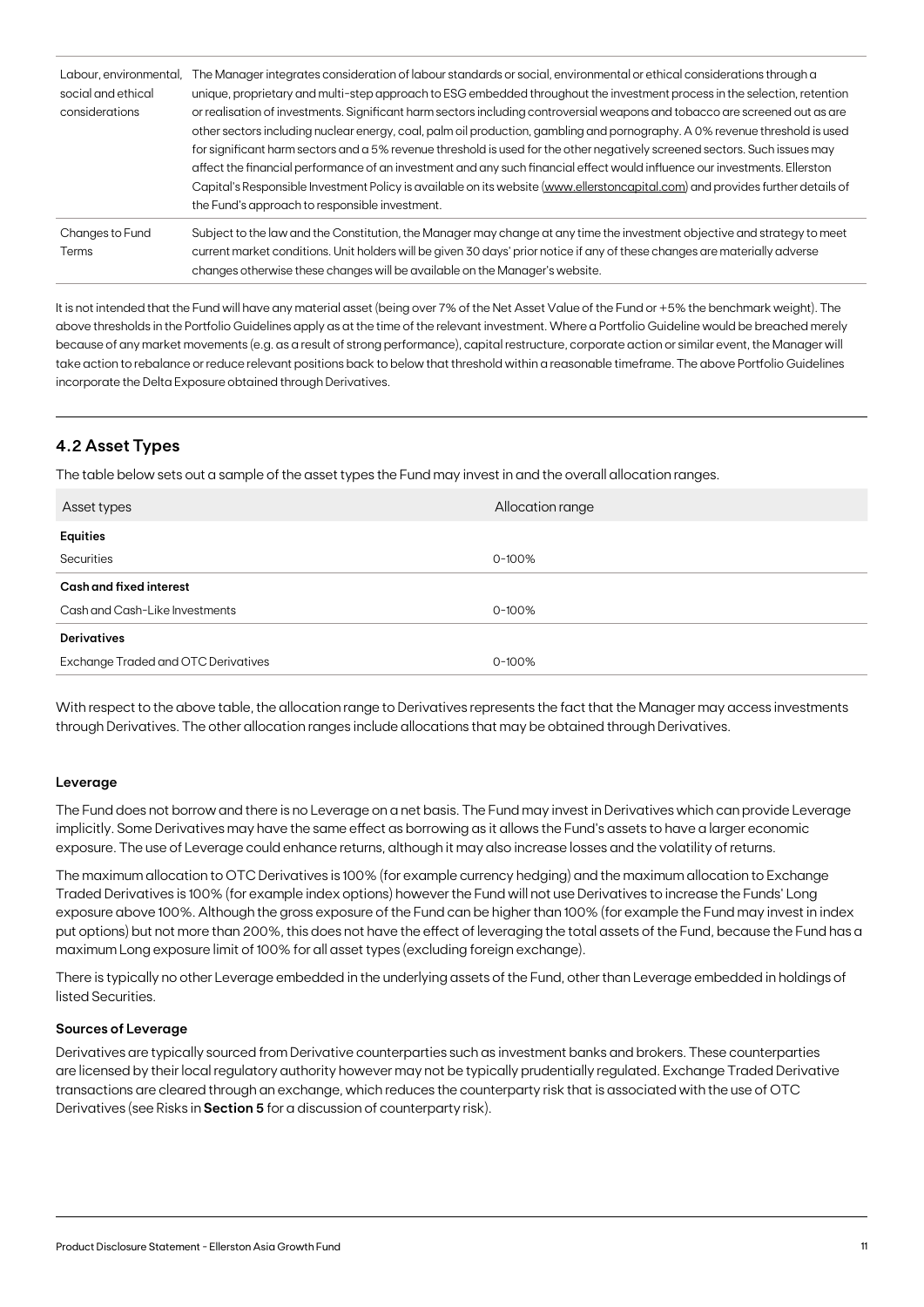A worked example of the impact of Leverage through the use of Derivatives is set out below.

This example assumes that the Fund is fully invested in accordance with the maximum Long exposure limit of 100% for all asset types (excluding foreign exchange).

In this example for every \$100 invested in the Fund, the Fund will have \$100 of Long exposure including any implicit leverage from the use of Derivatives. A 10% increase in the value of the Fund's assets (including derivatives, but excluding foreign exchange) would result in a 10% increase in the overall value of the Fund, while a 10% decrease in the value of the Fund's assets would result in a 10% reduction in the overall value of the Fund.

Please note that the above example has been provided for reference purposes only. Any assumptions underlying these examples are hypothetical only.

See **Section 5.1** for risks associated with the use of Leverage.

#### **Collateral**

The Fund may use the assets of the Fund as security or collateral for Derivatives.

With respect to Exchange Traded Derivatives, the exchange does not take similar security however the Fund may be subject to initial and subsequent margin calls which are required to be paid by the Fund. See **Section 5.1** for more detail regarding the risks associated with the above.

### **Derivatives**

The Fund may use Derivatives as part of its overall investment strategy, including but not limited to:

- To increase/decrease overall portfolio and country exposures;
- Investing indirectly where the Manager determines that investing indirectly would, for example, be commercially advantageous, tax efficient or provide a more practicable means of access to the relevant investment;
- To hedge foreign currency exposures or the downside risk for part or all of the Fund's portfolio; and
- Short term portfolio management purposes, for example obtaining economic exposure to the market whilst physical exposures are being bought.

The Fund may utilise any type of currency Derivative, including Exchange Traded Derivatives such as Futures and Options and OTC Derivatives, such as Swaps, Options and forward contracts.

A worked example of the impact of Derivatives on the targeted investment guidelines is set out below.

The Fund targets a minimum Long exposure of 50% for all asset types (excluding foreign exchange) and a Long exposure range of 80-100% to Asian Companies. If, for example, the Fund has 90% exposure to Asian Companies, then the Manager may use index Derivatives of up to 40% to reduce the overall portfolio exposure from 90% to 50% to fall within the minimum Long exposure limit of 50%. In this example, the Manager may not use more than 40% Derivatives to reduce overall portfolio exposure.

#### **Derivative Counterparties**

The Manager engages reputable and regulated investment banks and brokerage firms as Derivative counterparties after conducting due diligence on factors such as their regulatory status, past disciplinary actions and compliance systems. The Fund also conducts a detailed legal review of relevant agreements (including with a view to protecting against counterparty risk).

See **Section 5.1** for risks associated with Derivatives. Also see "Collateral" above for information regarding the risk of providing collateral.

#### **Liquidity**

The Manager reasonably expects to realise at least 80% of its assets, at the value ascribed to those assets in calculating the Fund's Net Asset Value, within 10 days.

#### **Key Dependencies**

The key dependency underpinning the investment strategy is the research, analysis, skill and experience of the Manager. With the investment techniques available to the Fund, the Fund aims to generate Alpha on each investment that is, generating a profit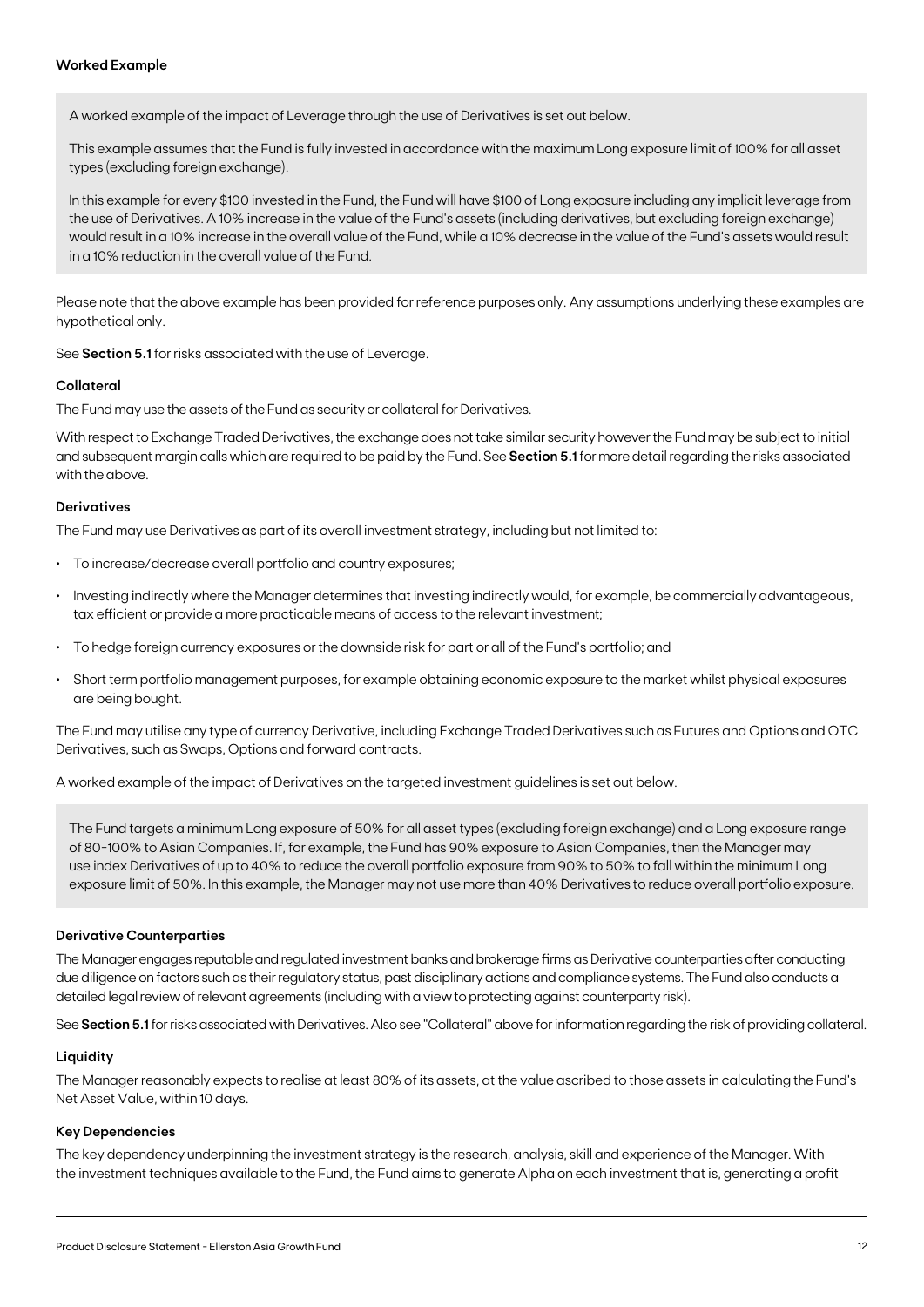which is not dependent on the general movements of the market (e.g. market conditions or interest rates) but rather on the skill of the Manager.

### **Key Risks**

See **Section 5.1** for key risks associated with the investment strategy.

### **4.3 Hedging**

The Fund may have an exposure to fluctuations in foreign currencies, particularly the Australian Dollar (AUD) and a range of Asian country currencies. The Manager may elect to hedge or leave unhedged this foreign currency exposure. Note that the benchmark is unhedged. There is no guarantee that any hedging will be successful. The cost of implementing hedging may be significant.

See **Section 5.1** for risks associated with hedging.

### **4.4 Risk Management Strategy**

The Manager has risk management processes in place including actively monitoring the Fund's exposure, liquidity and undertaking due diligence. The Fund's portfolio is regularly monitored and reviewed. Counterparty risks associated with OTC Derivatives are managed by reviewing the open positions to assess the quantum of exposure and monitoring the credit risk associated with each.

The Manager's risk management process also includes a comprehensive compliance framework. This framework includes compliance policies, training, monitoring and maintaining a Compliance Plan and a Compliance Committee. The Compliance Plan sets out how the Manager will ensure compliance with both the Corporations Act and the Constitution. The Compliance Committee comprises one representative from the Manager and two external representatives. It monitors the Fund's adherence with the Compliance Plan. The independent members of the Committee are highly experienced and qualified individuals and are responsible for monitoring all of the Manager's registered schemes. The Compliance Plan is audited externally on an annual basis. The Manager has a compliance team, the head of which reports directly to the Board. The Manager also segregates the Manager's staff that make investment decisions from those that are responsible for administering the Fund.

The Manager maintains business continuity and disaster recovery plans. The accounting role for the Fund is performed by the Administrator, an independent third party. The financial statements are audited annually.

### **4.5 Changes to the Investment Objective and Strategy**

The Manager may change at any time the investment objective and strategy to meet current market conditions. Where a change is not materially adverse to Unit holders the information may be made available at: [www.ellerstoncapital.com](http://www.ellerstoncapital.com). Otherwise Unit holders will be given 30 days' prior notice.

### **4.6 Fund Structure**

The Fund is an Australian unit trust registered as a managed investment scheme under the Corporations Act. The Fund invests directly and may invest through other managed investment schemes (both registered as such under the Corporations Act and un-registered schemes) of which the Manager is responsible entity/trustee however it currently does not do so. To the extent that it does, the Manager will waive or set off additional management and performance fees payable to it in respect of such investments so that Unit holders only bear the fees set out in **Section 6**. The Manager does not anticipate investing through other schemes of which it is not responsible entity/trustee.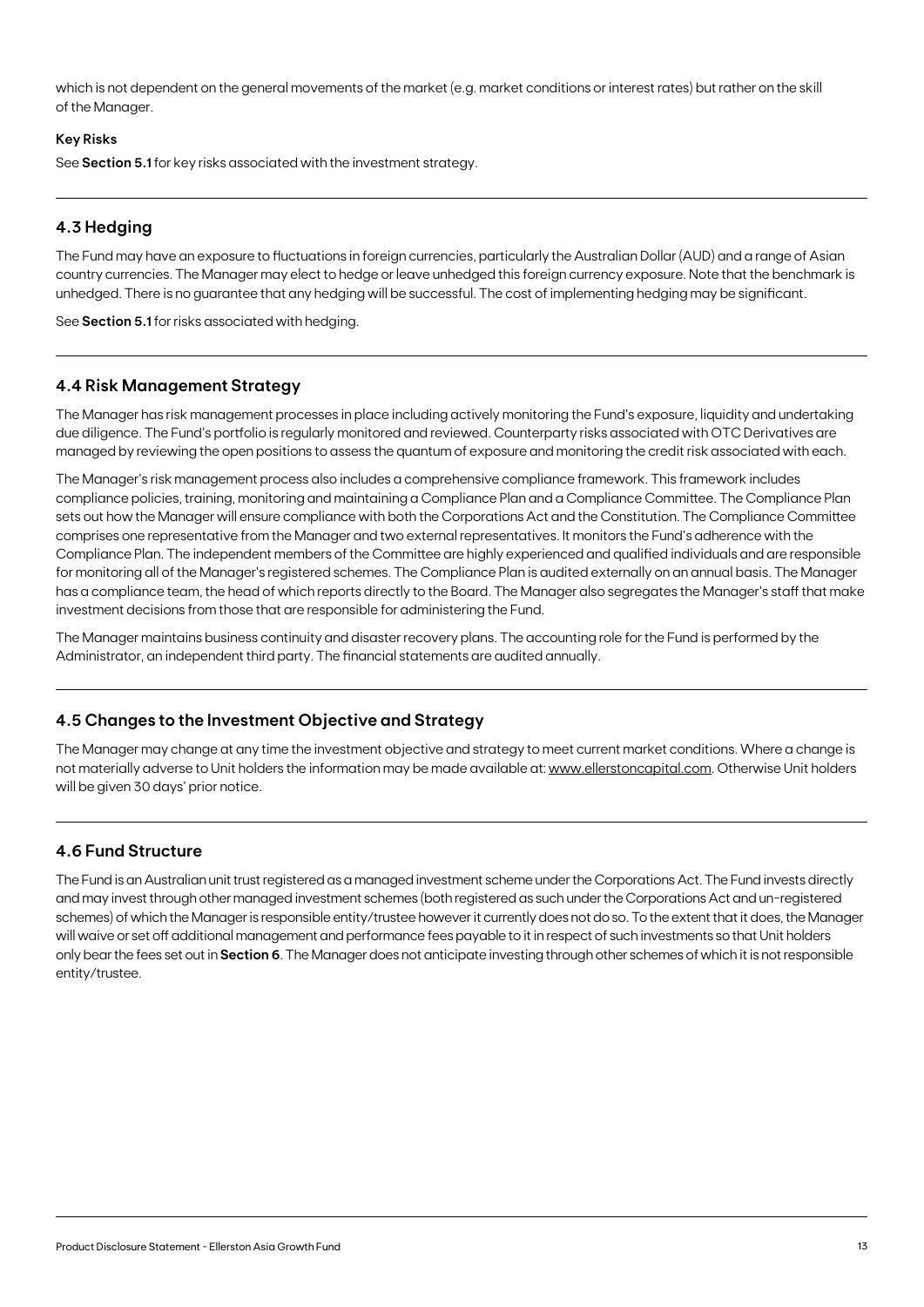### **Investment Structure**

The diagram below indicates how the Fund invests in assets

### **Unit holders**

*Unit holders invest monies into the Fund.*

**Fund** - The Manager also acts as the Responsible Entity

*The Manager invests all of the Fund's assets directly in investments.*

### **Investments**

### **4.7 Key Service Providers to the Fund**

| Role                              | Provider                       | Key functions                                                                                                   |
|-----------------------------------|--------------------------------|-----------------------------------------------------------------------------------------------------------------|
| Responsible entity<br>and Manager | Ellerston Capital Limited      | Responsible entity of the Fund.<br>Managing the Fund's investments.<br>See Section 2.                           |
| Administrator and<br>Custodian    | State Street Australia Limited | Holds custody of the Fund's assets.<br>Investment accounting, fund accounting and net asset value calculations. |
| Registrar                         | Link Market Services Limited   | Investor services and Fund registry.                                                                            |
| Auditor                           | Ernst & Young                  | Auditing annual financial accounts and the Fund's compliance plan.                                              |
|                                   |                                |                                                                                                                 |

Cash may be held on deposit with one or more Australian banks.

Each Key Service Provider has entered into a service agreement which sets out the Service Provider's obligations to the Fund. The Manager monitors the performance of the Key Service Providers on an ongoing basis to determine their compliance with service agreement obligations (e.g. receiving compliance attestations).

There are no related party relationships within the above structure. All arrangements are on an arms' length basis. All the entities described in this section are Australian. See **Section 5.1** for risks relating to the above, in particular counterparty risks.

### **4.8 Classes of Units in the Fund**

The Fund may issue additional classes of units at a future date.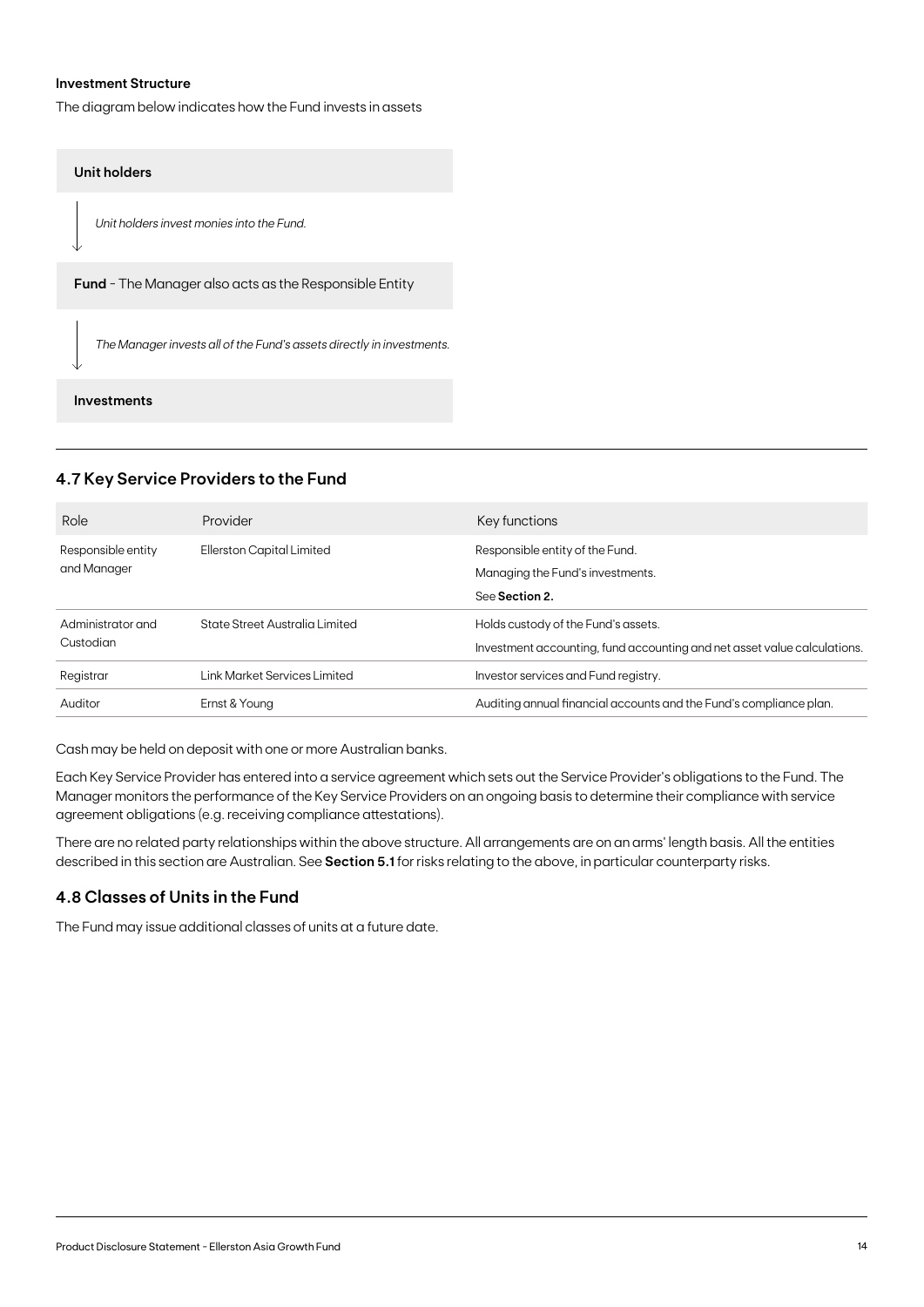## **5. Risks**

An investment in the Fund entails risks. There can be no assurance that the Fund's Investment Objective will be achieved. Investors should consider any investment in the Fund as a supplement to an overall investment portfolio and should invest only if they are willing to undertake the risks involved. Unit holders in the Fund could lose some or all of their investment in the Fund.

Investors should consider the following risks in determining whether an investment in the Fund is suitable for them. They should seek professional advice before investing. The summary below is a guide only and not an exhaustive list of all the risks of investing in the Fund.

### **5.1 Risks applicable to the Fund**

### **Manager Risk**

The success of the Fund depends upon the ability of the Manager to develop and implement its investment strategy and identify investment opportunities that achieve the Fund's investment objective. The investment performance of the Fund is dependent on the talents, professional networks and efforts of key personnel within the Manager. The Manager may lose key personnel (see **Section 2**) which could impact on its ability to continue to implement the Fund's investment strategy.

### **Market Risk**

The risk that the value of the Fund's investments will fluctuate as a result of factors such as economic variables (including interest rates, unemployment, inflation and economic growth), market conditions and sentiment. Changes in government regulations (e.g. tax), local and international political events and environmental and technological issues may impact on the Fund's ability to implement its strategy. Market risk may have different impacts on each type of asset, investment style and investor.

### **Security Specific Risk**

The risk that the price of shares in a particular company may be affected by the operational and financial circumstances of the issuer of those securities such as the state of their underlying businesses (including the level of debt they carry, the availability of debt financing and level of interest rates), their profits, earnings and cash flows.

### **Country Risk**

Compared with securities in more developed markets and economies, securities exposed to Asia have unique country specific risks. These risks include (by way of example): (i) the risk of a reduction in Asian growth rates; (ii) the risk of significant macroeconomic or geopolitical events around the world, regionally or locally; (iii) the risk of restrictions on foreign investment by local country authorities; (iv) regulatory, taxation and/or political risks that, for example, slow economic and market reform; (v) risk associated with less liquid and more volatile securities (greater price fluctuations).

### **Fund Risk**

The success of the Fund depends upon our ability to develop and implement the Fund's investment strategy and identify investment opportunities that achieve the Fund's investment objective.

### **Counterparty and Service Provider Risk:**

Default by any of the Fund's counterparties or Service Providers may cause losses to the Fund. Counterparties and Service Providers may also hold security over the Fund's assets so that they rank ahead of Unit holders in recovering the assets of the Fund. The Manager will seek counterparties and Service Providers which have a low risk of defaulting, although these risks cannot be eliminated entirely.

### **Derivatives**

The Fund may invest in Derivatives (including Futures, foreign exchange contracts and stock and index Options) which are sophisticated financial products. Derivatives may give rise to Leverage and hence have the potential to cause losses that are large in proportion to the money invested in them. Refer to **Section 4.2** for more details about how Derivatives are used and the risks set out in "Leverage" below. The use of Derivatives gives rise to counterparty risks as set out above.

### **Past Performance and History**

There can be no assurance that the Fund will achieve its Investment Objective. The Fund's past performance information should not be relied upon as (and is not) an indicator of future performance.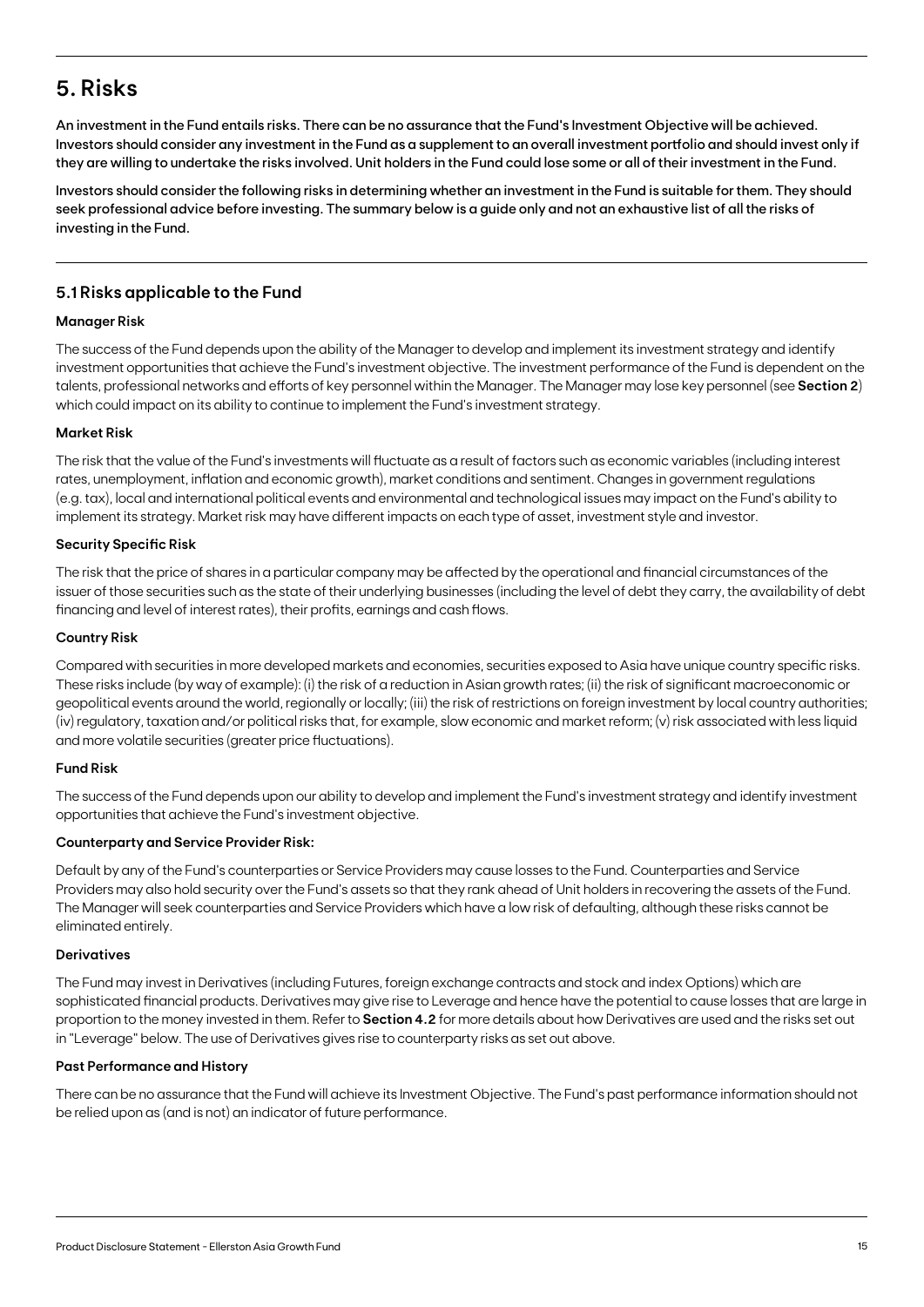### **Leverage**

The Fund may invest in Derivatives that have the same effect as borrowing. This could enhance returns, although it may also increase losses. Leverage may produce more volatile returns compared to investing without making use of Leverage. Refer to **Section 4.2** for further details. The amount invested in Derivatives at any point in time may be substantial. If the Fund were forced to liquidate its portfolio by counterparty on short notice this could result in significant losses to Unit holders.

#### **General Investment Risk**

Like most investments, the investment returns on each of the Fund's investments may be subject to economic variables (including interest rates, unemployment, inflation and economic growth), market conditions, factors impacting particular investments and government policy. These factors are generally beyond the control of the Manager. The Fund attempts to reduce the majority of market risk however the Fund may not be successful in this regard. Investments in securities can rise or fall in value due to the operational and financial circumstances of the issuer of those securities such as the state of their underlying businesses (including the level of debt they carry, the availability of debt financing and level of interest rates), their profits, earnings and cash flows. Any movements in the value of these securities may be magnified through the use of Derivatives.

#### **Foreign Investment Risk**

The Fund may, through its foreign investments (including emerging markets) and exposure to foreign currencies, have exposure to risks not usually associated with investing in Australia and other developed markets such as political, social and economic instability, difficulty in enforcing legal rights, unforeseen taxes and less stringent regulatory protections, reporting and disclosure. These factors may affect the value of the Fund, volatility of the Fund's returns and liquidity of the Fund's investments.

### **Currency Risk**

The Fund will have foreign currency exposure that is primarily unhedged. Foreign exchange fluctuations may have a positive or adverse impact on the investment returns of the Fund. The Fund's foreign currency exposure may be over or under hedged or not hedged at all. It may not always be possible to hedge all foreign currency exposures and there is no guarantee that hedging will be successful. The Fund may also hedge the exposure of the other investments in the Fund against investment loss, but is under no obligation to do so. There is no guarantee that any hedging will be successful. The cost of implementing hedging may be significant.

### **Concentration Risk**

There is potential for volatility due to the lack of diversity with the investment portfolio. The lower the number of investments, the higher the concentration and, in turn, the higher the potential volatility.

#### **Regulation**

Regulation of the Manager, the Fund and its investments may change, which may impact on the investment returns and nature (e.g. ability to trade investments internationally) of the Fund.

#### **Tax**

The taxation of the Manager, the Fund and its investments is complex and dependent on the taxation laws and the manner in which these are interpreted and administered by the government agencies and courts. The relevant taxation laws and the manner in which they are interpreted and/or administered by the government agencies and courts may change. Such changes may impact on the investment returns and their character. See **Section 8** for further details.

#### **Redemption and Liquidity Risk**

Redemptions from the Fund may be limited in the situations described in **Section 7.2**. The Fund may not be able to promptly liquidate some of its investments at an amount close to their fair value, or liquidate them at all. This would cause losses to the Fund or reduce the ability of Unit holders to redeem from the Fund.

#### **Distributions Risk**

The Fund is not designed for Unit holders seeking regular income payments. While the Fund must pay its distributable income each year, there is no guarantee that any income will be generated. In certain circumstances, Unit holders may be liable for tax on distributions even if they have not received any distribution in cash.

#### **Pandemic Risk**

The impact of pandemics may have adverse implications on the Fund's ability to achieve its investment objectives.

### **5.2 Risk Management**

See **Section 4.4** for information about the Manager's risk management strategies.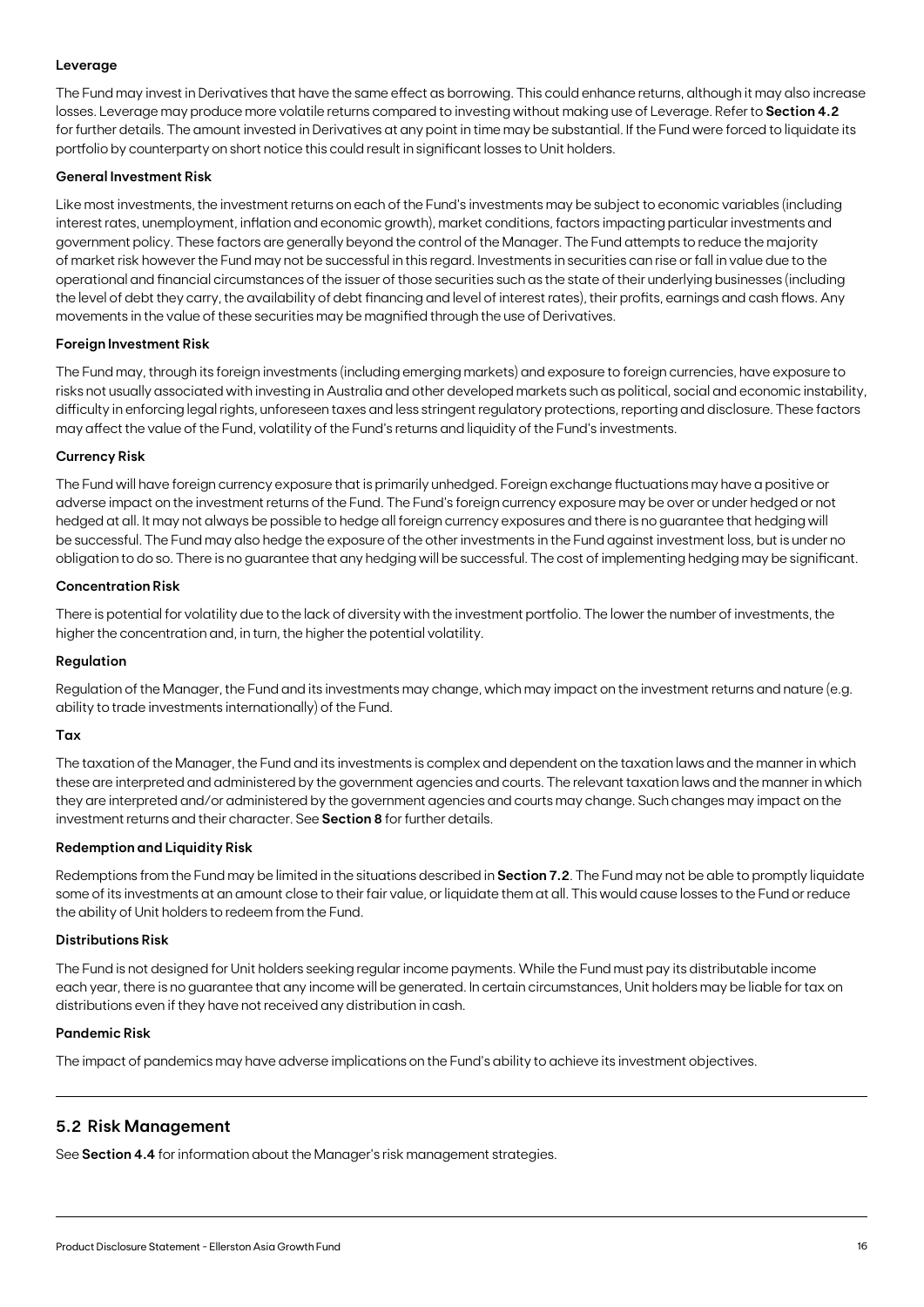## **6. Fees and Other Costs**

**Consumer Advisory Warning:** The warning below is required by law.

### **Did you know?**

Small differences in both investment performance and fees and costs can have a substantial impact on your long-term returns.

For example, total annual fees and costs of 2% of your account balance rather than 1% could reduce your final return by up to 20% over a 30-year period (for example, reduce it from \$100,000 to \$80,000).

You should consider whether features such as superior investment performance or the provision of better member services justify higher fees and costs.

You may be able to negotiate to pay lower contribution fees and management costs where applicable. Ask the Fund or your financial adviser.

### **To Find Out More**

If you would like to find out more, or see the impact of the fees based on your own circumstances, the Australian Securities and Investments Commission (ASIC) website (www.moneysmart.gov.au) has a managed funds fee calculator to help you check out different fee options.

### **6.1 Fees and Other Costs**

This document shows fees and other costs that you may be charged. These fees and costs may be deducted from your money, from the returns on your investment or from the assets of the Fund as a whole.

Taxes are set out in another part of this document.

### **You should read all the information about fees and costs because it is important to understand their impact on your investment.**

| Type of Fee and Cost                                                                                   | Amount <sup>1</sup>                                                                                                                                                                                         | How and When Paid                                                                                                                                                                                                                                                               |
|--------------------------------------------------------------------------------------------------------|-------------------------------------------------------------------------------------------------------------------------------------------------------------------------------------------------------------|---------------------------------------------------------------------------------------------------------------------------------------------------------------------------------------------------------------------------------------------------------------------------------|
| Fees when your money moves in or out of the Fund                                                       |                                                                                                                                                                                                             |                                                                                                                                                                                                                                                                                 |
| <b>Establishment fee:</b><br>The fee to open your investment.                                          | Nil.                                                                                                                                                                                                        | Not applicable.                                                                                                                                                                                                                                                                 |
| Contribution fee <sup>2</sup> :<br>The fee on each amount contributed to your investment.              | Nil.                                                                                                                                                                                                        | Not applicable.                                                                                                                                                                                                                                                                 |
| Withdrawal fee <sup>2</sup> :<br>The fee on each amount you take out of your investment.               | Nil.                                                                                                                                                                                                        | Not applicable.                                                                                                                                                                                                                                                                 |
| Exit fee:<br>The fee to close your investment.                                                         | Nil.                                                                                                                                                                                                        | Not applicable.                                                                                                                                                                                                                                                                 |
| Management Costs <sup>3</sup> : The fees and costs for managing your investment payable to the manager |                                                                                                                                                                                                             |                                                                                                                                                                                                                                                                                 |
| Management Fee                                                                                         | 1.00% per year of the Net Asset Value<br>(\$100 per \$10,000).                                                                                                                                              | Calculated and accrued daily and paid from<br>the assets of the Fund monthly in arrears. The<br>Management Fee is reflected in the Unit price. The<br>amount of this fee for wholesale clients may be<br>negotiated with the Manager. Refer to Section 6.2<br>for more details. |
| Performance Fee                                                                                        | 15% of the investment return over the<br>Benchmark return, after recovering any<br>underperformance in past periods.<br>Estimated at 0.35% p.a. of the Net Asset<br>Value of each Unit (\$35 per \$10,000). | Calculated and accrued daily and paid from the<br>assets of the Fund after 30 June each year in<br>arrears. The Performance Fee is reflected in the Unit<br>price. Refer to Section 6.2 for more details.                                                                       |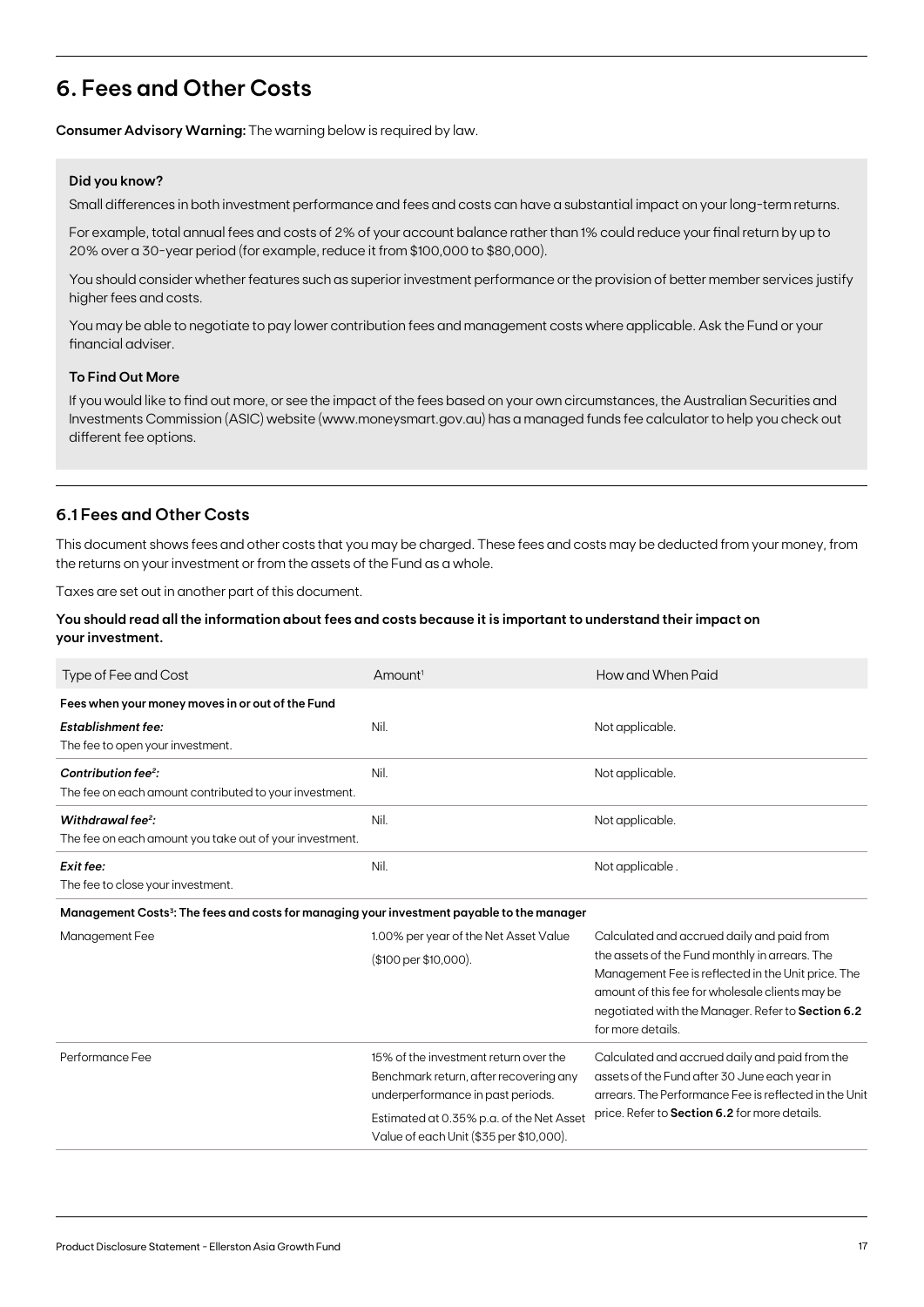| Type of Fee and Cost                                                                | Amount <sup>1</sup>          | How and When Paid                                                                                                                                                                                                          |
|-------------------------------------------------------------------------------------|------------------------------|----------------------------------------------------------------------------------------------------------------------------------------------------------------------------------------------------------------------------|
| Fees and costs for managing your investment not payable to the Manager <sup>2</sup> |                              |                                                                                                                                                                                                                            |
| Indirect Costs                                                                      | Value<br>(\$23 per \$10,000) | Estimated at 0.23% p.a. of the Net Asset Indirect costs are variable and are deducted from<br>the assets of the Fund when they are incurred.<br>These costs are not charged separately and are<br>not paid to the Manager. |
| Service fees<br><b>Switching fee:</b><br>The fee for changing investment options.   | Nil                          | Not applicable.                                                                                                                                                                                                            |
|                                                                                     |                              |                                                                                                                                                                                                                            |

Notes:

1 All fees set out in this **Section 6** are inclusive of the net effect of Goods and Services Tax (GST) (i.e. includes GST net of input tax credits). The Fund may not be entitled to claim a reduced input tax credit in all instances.

2. You may also incur the Buy/Sell Spread when your money moves in or out of the Fund. Please refer to **Section 6.2** "Buy/Sell Spread" for further details.

3. Management costs do not include the Fund's transactional and operational costs. Refer to **Section 6.2** for more details.

These amounts do not include any other indirect costs and may vary in future years. Refer to **Section 6.2** for more details.

### **6.2 Additional Explanation of Fees and Costs**

### **GST**

All fees set out in this **Section 6** are inclusive of the net effect of Goods and Services Tax (GST) (i.e. includes GST net of input tax credits). The Fund may not be entitled to claim a reduced input tax credit in all instances.

### **Management Costs**

Management Costs are the ongoing Management Fee, estimated Indirect Costs, Expenses and Performance Fee.

Management Costs are paid by the Fund (i.e. they are not charged directly to your account). The Management Costs do not include the Buy/Sell Spread (see **"Buy/Sell Spread"** below).

The Management Costs are estimated to be 1.58% per year of the Net Asset Value (\$158 per \$10,000) comprising the Management Fee of 1.00% per year, estimated Expenses of 0% per year, estimated Performance Fee of 0.35% per year and estimated Indirect Costs of 0.23% per year.

#### **Management Fee**

The Manager will be paid a Management Fee of 1.00% per year of the Net Asset Value. The Management Fee is calculated and accrued daily and paid from the Fund monthly in arrears. The Management Fee is reflected in the Unit price. The amount of this fee for wholesale clients (as defined in the Corporations Act) may be negotiated with the Manager (see "Rebate for Wholesale Clients" below).

### **Expenses**

All costs or general expenses incurred (or that will be incurred) by the Manager in connection with the management of the Fund and the Offer are payable out of the Fund. The Manager is responsible for providing at its cost all office personnel, office space and office facilities required for the performance of its services. The Fund will pay all other expenses incidental to its operations, including, but not limited to, fees payable to the Fund's Service Providers (e.g. Administrator and Registry ) and their out of pocket expenses incurred on behalf of the Fund, taxes imposed on the Fund or the Manager; governmental charges and duties; the Fund's advisers (e.g. legal, accounting and audit); printing and distributing the PDS, subscription materials, marketing materials and any reports and notices to Unit holders or prospective Unit holders. The Fund may also pay unanticipated expenses arising from its business, such as litigation and indemnification expenses. Until further notice, all expenses will be paid out of the Management Fee and will not be paid from the Fund.

### **Performance Fee**

The Manager is entitled to a Performance Fee for outperforming the Benchmark. The Performance Fee is a way of providing an incentive for the Manager to strive to continually produce returns above the Benchmark and is in addition to the management fee and so forms part of the Management Costs charged to Unit holders.

The Performance Fee is equal to 15% of the amount by which the accumulated investment return exceeds the accumulated return of the Benchmark during each financial year (Calculation Period). The Performance Fee is estimated to be 0.35% of the Net Asset Value.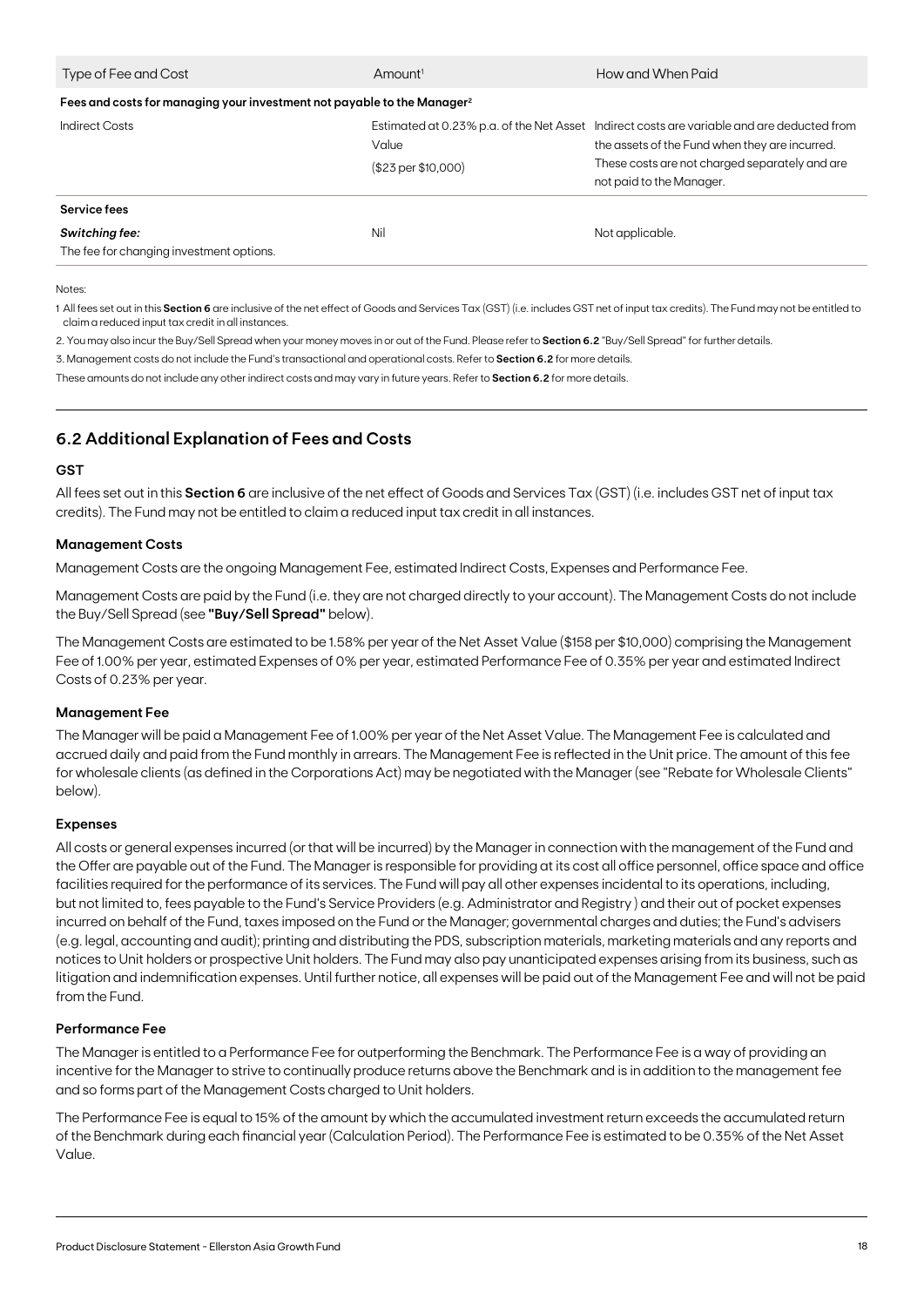If the Fund underperforms against the Benchmark during a Calculation Period, a Performance Fee will not be paid. Any underperformance will be carried forward to the following Calculation Period and must be recouped before any Performance Fees can be accrued or be paid.

The Performance Fee is accrued in the Unit price. The Performance Fee is payable at the end of each Calculation Period. The Manager may alter the Calculation Period. We will notify you of any change to the Calculation Period.

The investment return is the positive or negative change in the Net Asset Value per Unit after deducting Management Fees but before any accrued Performance Fees and distributions (whether income or capital). Further adjustments may be made for subscriptions and redemptions and capital restructures.

The investment return and the Benchmark return are calculated at the end of each Business Day and are accumulated.

The Manager has no obligation to restore to the Fund Performance Fees previously earned and paid, notwithstanding a loss in a subsequent Calculation Period. Where Units are redeemed during a Calculation Period, any accrued Performance Fees in respect of those Units may become due and payable to the Manager. If the Manager is removed as responsible entity of the Fund before the end of a Calculation Period, then the Performance Fee will be calculated and paid as though the date of removal were the end of the Calculation Period.

The Performance Fee is calculated on the performance of the Units and not the performance of an individual Unit holder's investment. As a result, the actual Performance Fee payable on the Unit holder's investment may be affected by the timing of that person's applications and redemptions or by Unit holders as a whole.

The Manager may elect to receive part of its Management Fee and/or Performance Fee in the form of Units in the Fund. Any Units issued to the Manager will be at the Application Price for those Units applicable at that time. No Buy/Sell Spread will be payable on the issue of these Units.

The example that follows is for the purpose of illustrating how Performance Fees may be calculated only.

The example assumes that the investment return of the Fund and the Benchmark is steady during the course of the Calculation Period. In reality, the investment return of the Fund and the Benchmark will vary during the course of the Calculation Period. The example also assumes that no subscriptions or redemptions are made during the Calculation Period.

Importantly, the example assumes the investment return of the Fund has exceeded the return of the Benchmark. Note that the investment return of the Fund and the Benchmark is for illustrative purposes only and is not an indication of future performance. Future performance may differ from that used in this example.

The value of your Units at the beginning of a Calculation Period is \$100,000 and at the end of the Calculation Period (before accruing any Performance Fee) is \$103,850.

The investment return for the Calculation Period is 3.85%, namely 3.85% x \$100,000 = \$3,850. The return on the Benchmark is 1.5%, namely  $1.5\% \times \$100,000 = \$1,500$ 

The Performance Fee is  $15\% \times (\$3,850-\$1,500) = \$352.50$ 

For each \$100,000 that you have invested in Units at the beginning of the Calculation Period, you would have earned \$3,850 and been charged \$352.50 in Performance Fees.

### **Indirect Costs**

In general, indirect costs are any amounts that reduce the returns on the units that is paid from, or the amount or value of, the income or assets of the Fund (including an underlying investment of the Fund). They also include costs associated with investments incurred with underlying funds and investments in certain derivatives in underlying funds. Indirect costs are reflected in the unit price of your investment in the Fund.

The Manager estimates the indirect costs of the Fund to be 0.23% pa of the Net Asset Value.

### **Transactional and Operational Costs**

The Fund may incur transactional and operational costs such as brokerage, settlement, exchange fees and clearing costs. Transactional and operational costs are additional costs to Unitholders that are deducted from the assets of the Fund. Such costs are recovered as they are incurred and reflected in the Unit price. Transactional and operational costs may vary as the turnover in the underlying assets may change substantially as investment and market conditions change, which may affect the level of transactional and operational costs. Further, there are highly variable drivers upon which such transactional and operational costs are dependent.

The Manager estimates the transactional and operational costs of the Fund to be 1.07% p.a. of the Net Asset Value.

Separately, any additional transactional and operational costs incurred as a result of Unitholders coming into and out of the Fund may be accounted for in the buy/sell spread.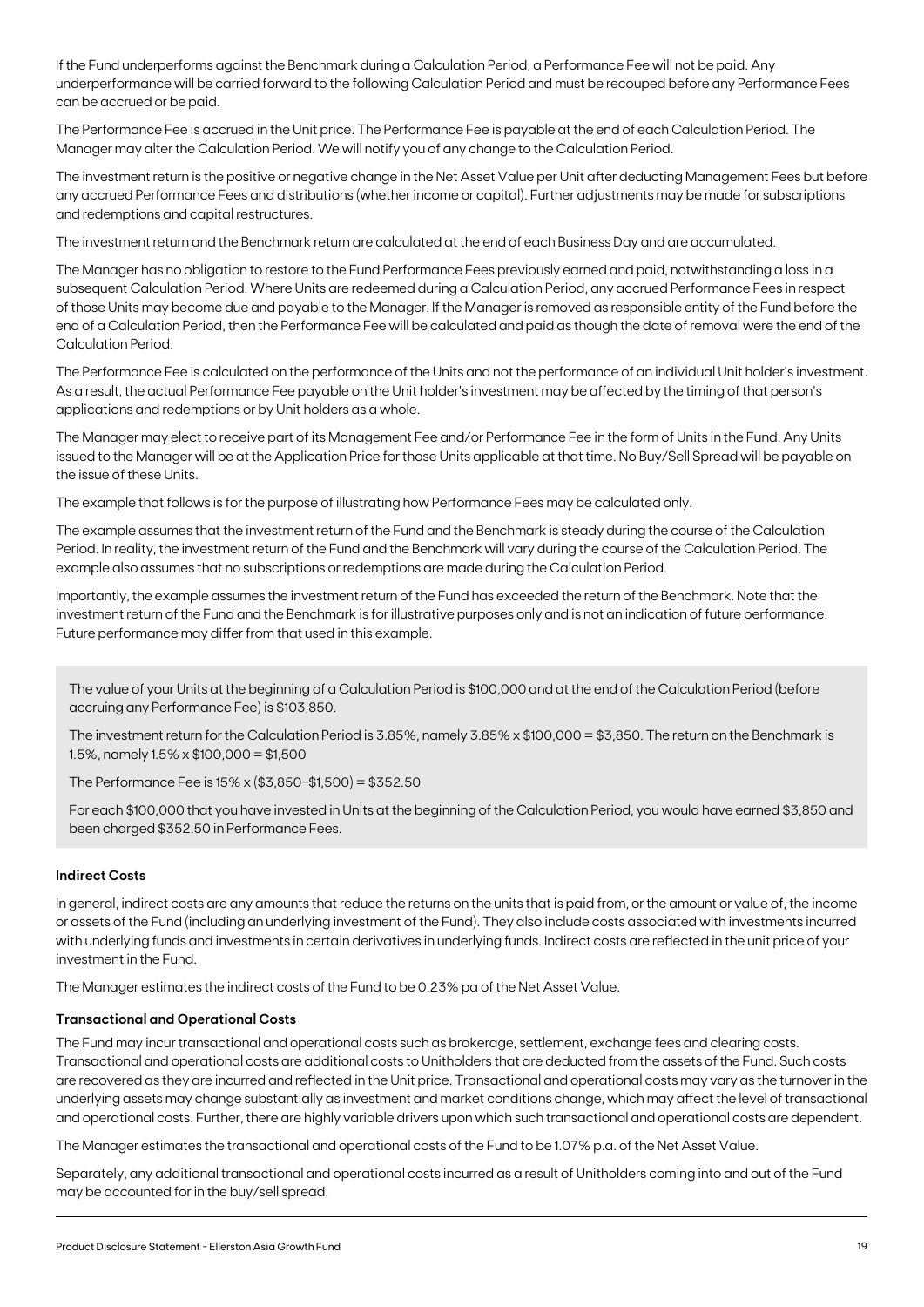### **Buy/Sell Spread**

An amount equal to 0.25% is effectively deducted from the Unit holder's application and redemption monies. This amount is retained by the Fund on account of the Manager's estimate of costs associated with buying and selling assets represented by the relevant application or redemption and is not paid to the Manager. This Buy/Sell Spread may change at any time to reflect such costs. Such costs are an additional cost to you and will impact on the return on your investment. Such costs could include estimated brokerage and stamp duties, taxes and other charges and expenses from buying or selling Fund investments. The amount is paid so as to mitigate any unfairness from an application or redemption affecting other Unit holders.

### **Tax**

See **Section 8** for information.

### **Rebate for Wholesale Clients**

We may rebate part of our Management Fee for the Units to Unitholders that are wholesale clients (as defined under the Corporations Act). Please contact the Manager for further details.

### **Fees Waiver and Deferral**

We may defer the receipt of any fees from time to time. If we do, this will not affect our right to receive the applicable fee. We may waive all or part of the Management Fee, Performance Fee or other fees for certain Unit holders or pay all or part of such fees or amounts out of our own resources to third parties (e.g. financial advisers, dealer groups) for services related to the placement of Units. It is not possible to estimate these amounts. If the law allows, we may charge fees on a different basis to our associates and Unit holders that are wholesale clients (as defined under the Corporations Act) and who make a substantial investment in the Fund or other of our investment products.

### **Adviser Service Fee**

You may agree to pay your adviser a fee for any financial advice that they provide to you. However, these are separate to any fees we charge in respect of your investment in the Fund, as set out in the table above.

### **Fee Maximums and Changes to Fees**

The Constitution sets out the maximum fees that we can charge. The maximum Management Fee is 2.05% per year of the gross asset value of the Fund and the maximum Performance Fee is 20.5%. We will not charge these maximums and instead will charge the fees shown in **Section 6.1**. We may elect to change these fees (e.g. due to changes in economic conditions and size of the Fund) but if we do we will provide you with at least 30 days' written notice of any increase.

### **6.3 Example of Annual Fees and Costs**

This table gives an example of how the fees and costs for the Fund can affect your investment over a one year period. You should use this table to compare this product with other managed investment products.

| Example                         |                                                                                                                                                        | Balance of \$50,000 with a contribution of \$5,000 <sup>1</sup> during the year.                                                                                                                                               |
|---------------------------------|--------------------------------------------------------------------------------------------------------------------------------------------------------|--------------------------------------------------------------------------------------------------------------------------------------------------------------------------------------------------------------------------------|
| <b>Contribution Fees</b>        | Nil                                                                                                                                                    | For every additional \$5,000 you put in, you will be charged \$0.                                                                                                                                                              |
| Plus<br><b>Management Costs</b> | $1.00\%$ p.a. management fee <sup>1</sup><br>0.35% p.a. estimated performance fee<br>0% p.a. estimated expenses<br>0.23% p.a. estimated indirect costs | For every \$50,000, you have in the Fund you will be charged \$790<br>comprising \$500 management fee, \$175 estimated performance fee <sup>2</sup> , \$0<br>estimated expenses and \$115 estimated indirect costs) each year. |
| Equals<br>Cost of Fund          | $1.58\%$ <sup>2</sup>                                                                                                                                  | If you had an investment of \$50,000 in the Fund and you put in an additional<br>\$5,000 you would be charged fees of:<br>\$790 <sup>2</sup><br>What it costs you will depend on the fees you negotiate.                       |

1 Please note the Fund has a minimum additional investment amount of \$10,000.

<sup>2</sup> The example includes the performance fee estimate of 0.35% and assumes that the Fund met its target outperformance over benchmark. Past performance is not a reliable indicator of future performance. In particular, the performance fee payable (if any) will depend on the performance of the Fund and any estimated or past performance fees may not be a reliable indicator of future performance fees of the Fund.

This example assumes the \$5,000 contribution occurs at the end of the year and therefore management costs are calculated using the \$50,000 balance only. The additional management costs would be \$79 (comprising \$50 of management fee, \$17.50 estimated performance fee, \$0 estimated expenses and \$11.50 estimated indirect costs) if you had invested the \$5,000 for the full 12 months. Additional fees may apply, including a Buy/Sell Spread.

Please note that this is just an example. In practice, your investment balance will vary, as will related management costs. Fee rebates may be individually negotiated with wholesale clients (as defined in the Corporations Act).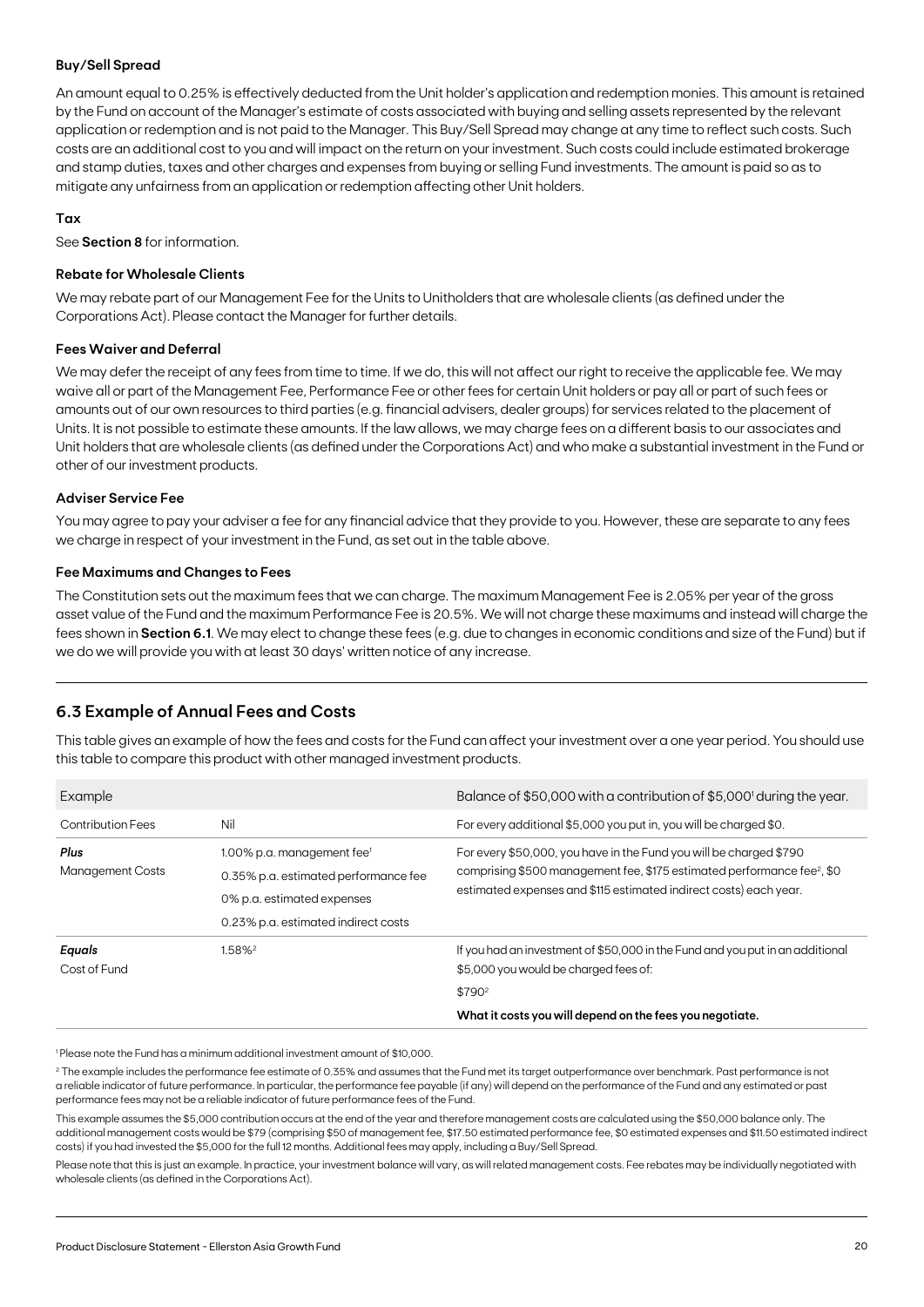All fees are inclusive of the net effect of GST and additional fees may apply.

Additional fees may apply. Please note that this example does not capture all the fees and costs that may apply to you such as the Buy/Sell Spread. Please refer to "Buy/ Sell Spread" in **Section 6.2**.

## **7. How the Fund Works**

### **7.1 How to Apply**

Units in the Fund are available for issue under the PDS. To invest in the Fund you must complete the Application Form accompanying the PDS.

If the Registry receives a completed Application Form, including all related documents and application monies, by 2:00pm (Sydney time) on a Business Day (or such other time as we may determine), we will process the application using that Business Day's Application Price. We may in our absolute discretion waive this notice requirement.

Application Forms received after the relevant cut-off time will generally be processed for the following Business Day. Incomplete applications will be processed once we have received correct documentation and application monies. We may from time to time allow additional dates for accepting applications.

### **Minimum Investments**

The minimum initial investment amount is \$10,000 and the minimum additional investment amount is \$10,000. The Manager may in its absolute discretion waive or vary these minimum requirements.

### **Application Price**

The Application Price will be the Net Asset Value per Unit as at the relevant Business Day, plus the Buy/Sell Spread.

### **Application Acceptance and Interest**

To ensure the Fund remains efficient and competitive, the Manager may in its absolute discretion reject or decline to accept applications (in part or in full) and may close the Fund to further investment at any time.

Any interest payable on application amounts will accrue to the benefit of the Fund. Application amounts paid in respect of rejected or any scaled back portion of applications will be returned to applicants without interest.

### **Issue of Units**

The number of Units issued to an applicant will be equal to the application amount divided by the Application Price.

### **7.2 How to Redeem**

You can redeem some or all of your investment by giving the Registry written notice prior by 2:00pm (Sydney time) on a Business Day (or such other time as we may determine).

Redemptions of Units will be processed using the Redemption Price at that Business Day provided the request is received before the relevant redemption cut-off time for that Business Day.

Redemption requests received after the relevant cut-off time will generally be processed for the following Business Day.

Incomplete redemption requests will be processed once we have received correct documentation. We may from time to time allow additional dates for accepting redemptions.

Redemption request forms are available from the Registry (see Corporate Directory for contact details).

#### **Minimum Redemption Amount**

The minimum redemption amount is \$10,000 unless otherwise approved by the Manager. Redemption requests may be restricted or a Unit holder's Units may be redeemed in its entirety if the processing of a redemption request would result in the Unit holder holding less than \$10,000 of Units.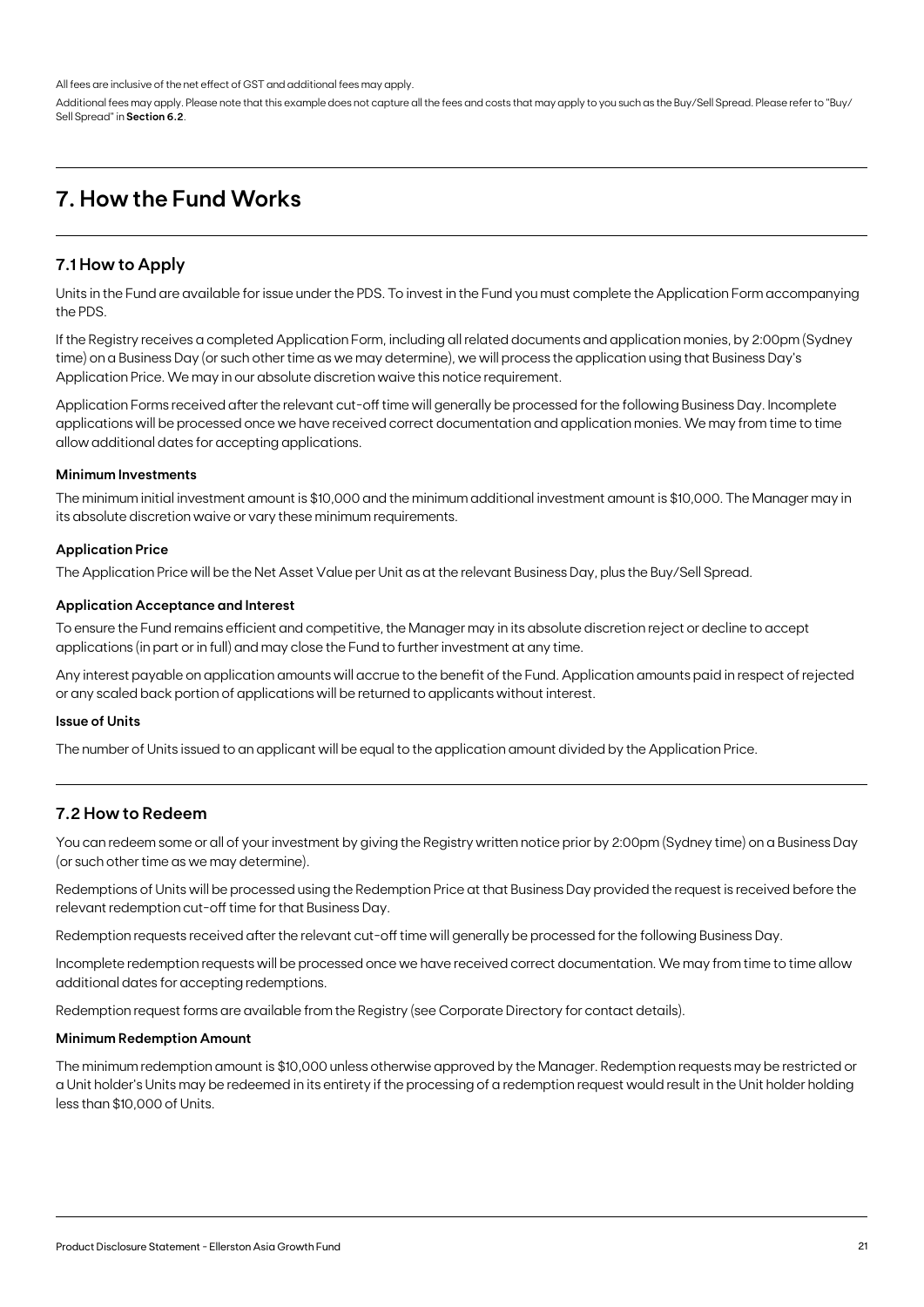### **Redemption Price**

The redemption price for a Unit will be its Net Asset Value per Unit as at the relevant Business Day, less the Buy/Sell Spread.

The Manager expects that redemptions will be processed and typically paid within five Business Days however the Fund's Constitution provides that it may take up to 21 days from the relevant transaction day until you receive your redemption proceeds. This is because the ability to fund a redemption is generally dependent on the ability of the Fund to realise its investments. In some circumstances, redemptions may also be suspended as set out below.

#### **Restrictions on Redemptions**

If the Fund is "liquid" (as defined in the Corporations Act), no redemptions, or payment of redemption proceeds are permitted where the calculation of the Net Asset Value or redemptions are suspended. Suspensions may occur for up to 120 days including where:

- It is impracticable or impossible for the Manager to calculate the Net Asset Value of the Fund, for example because of financial market disruptions or closures;
- The Manager reasonably considers that if the redemption requests were met immediately, Unit holders who continue to hold Units may bear or suffer a material disadvantage including, but not limited to, bearing a disproportionate burden of tax or other expenses or bearing a material diminution in the value of the Fund;
- The Manager is unable to realise Fund property to satisfy redemption requests;
- The Manager reasonably considers it to be in the interests of Unit holders; or
- It is otherwise legally permitted.

Unit holders will be notified in writing of any material changes to their redemption rights.

### **Where the Fund is Not Liquid**

The redemption process, including the calculation of the redemption price, described above applies only when the Fund is 'liquid' (as defined in the Corporations Act). If the Fund is no longer liquid, Units may only be redeemed under a redemption offer made to all Unit holders in the Fund, in accordance with the Constitution and the Corporations Act. Unit holders will be notified in writing of any material changes to their redemption rights.

### **7.3 Transfers**

You may not sell or transfer (or agree to do so) any Units to another person without our prior written consent. We may impose certain terms and conditions or delay or withhold our consent.

To apply, complete and send to the Registry the transfer document. This is available from the Registry. If you do not obtain our consent, we may compulsorily redeem the relevant Units.

The sale or transfer of Units will have tax consequences. Stamp duty may also be payable unless an exemption applies. You should obtain tax and stamp duty advice before requesting a transfer.

### **7.4 Distributions**

The distribution policy of the Fund is to distribute (when available) as soon as practicable after each 30 June and 31 December (or otherwise as determined by the Manager) the net income of the Fund. Distributions from the Fund may comprise income and/ or capital as determined by the Manager under the Fund's Constitution. We may also distribute additional amounts at other times. There is no guarantee that any income will be generated.

Distributions are calculated based on the number of Units held as at the end of the distribution date (e.g. 30 June). Your distribution entitlement is not pro-rated for the duration of your investment during the year.

Distributions will be automatically reinvested in Units unless the investor notifies the Manager otherwise. Reinvestments will be at the Net Asset Value per Unit (with no Buy/Sell Spread).

### **7.5 Net Asset Value of Units**

The Net Asset Value for a Unit is the total value of trust property less the trust liabilities (calculated in accordance with the Constitution), divided by the number of Units on issue. The key aspects of the valuation policy applied in valuing the Fund's assets are set out below.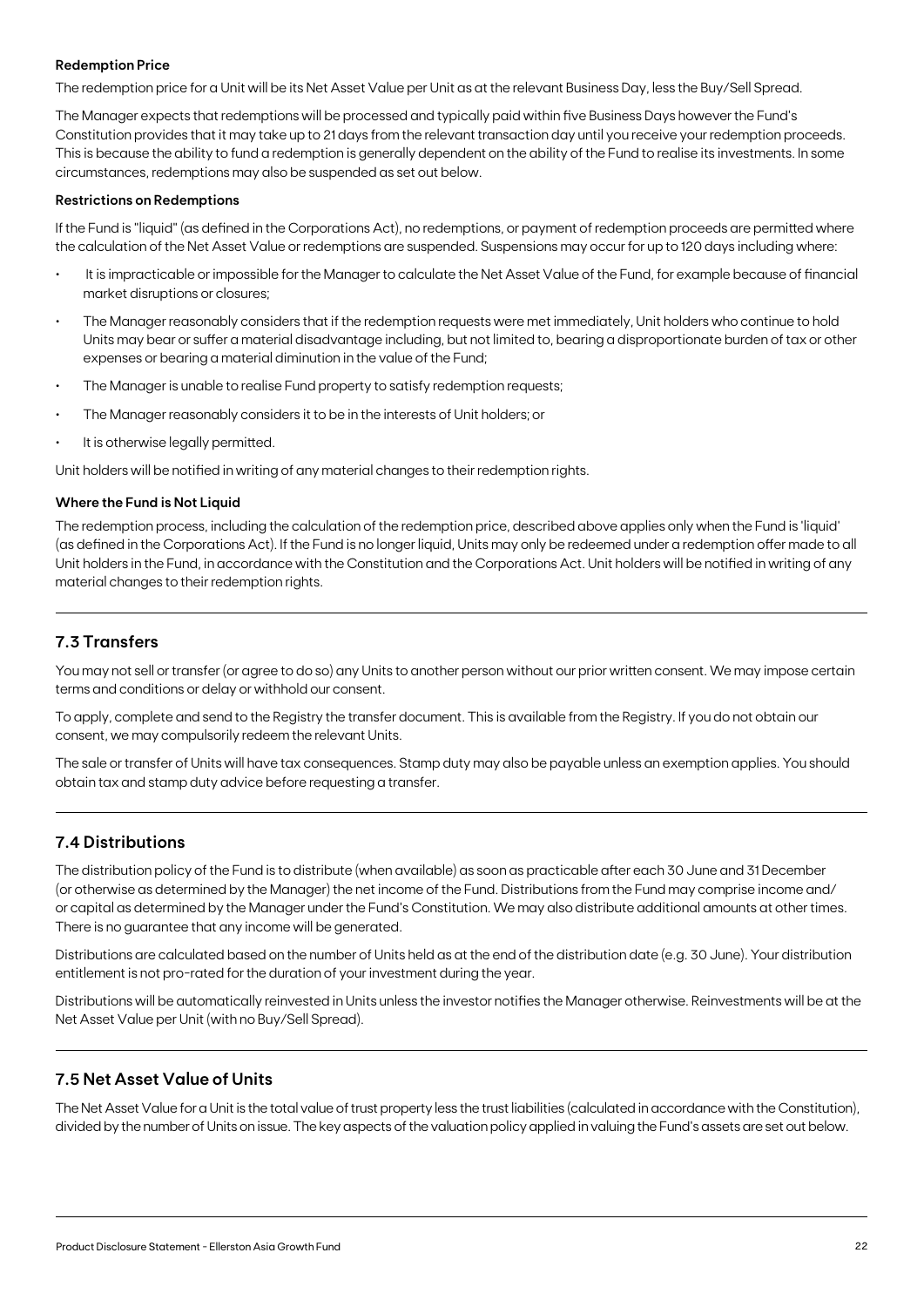We may rely upon the valuations or prices supplied by third parties and/or industry standard pricing models for which we will not or are not able to verify the accuracy. The Manager has appointed the Administrator to calculate the net asset valuations of the Fund.

The Manager has established separate class accounts for each class of Units in the Fund. Amounts which are referable to a class (as determined by the Manager in accordance with the Constitution) will be allocated to the relevant class. The Net Asset Value will be calculated on the basis of each class. Each class of Units will be invested in the same portfolio of assets.

Units will typically be priced each Business Day except where the calculation of the Net Asset Value of the Fund is suspended (refer **Section 7.2** for further details).

Unit prices will be displayed at [www.ellerstoncapital.com](http://www.ellerstoncapital.com) or can be obtained by telephoning (02) 90217701.

The Manager has documented how it intends to exercise unit pricing discretions in a policy document. If a discretion is exercised in a way that departs from the documented policy, a record of this will be kept in an exceptions register. The policy document and any exceptions register will be available to Unit holders free of charge by contacting the Manager.

### **Valuation**

The key aspects of the Fund's valuation policy are:

| Exchange traded assets        | Exchange traded Securities that are regularly traded are valued at their last traded price. Other investments traded<br>through a clearing firm or through a financial institution will be valued by reference to the most recent official settlement<br>price quoted by that clearing house, exchange or financial institution.                            |
|-------------------------------|-------------------------------------------------------------------------------------------------------------------------------------------------------------------------------------------------------------------------------------------------------------------------------------------------------------------------------------------------------------|
| Non-exchange Traded<br>assets | Non-exchange traded Securities are typically valued at their cost price or the price of the most recent transaction. Other<br>investments that are not dealt in or traded through a clearing firm or an exchange or through a financial institution will be<br>valued on the basis of the latest available valuation provided by the relevant counterparty. |
| Currencies                    | Any non-Australian Dollar value will be converted into Australian Dollars at the rate reasonably determined by the<br>Manager.                                                                                                                                                                                                                              |

The Manager may utilise an alternative valuation methodology or principle to those described above if it considers that such valuation would better reflect the fair value of the asset.

### **7.6 Cooling Off Rights**

Unit holders may have their Units cancelled and monies returned to them where the Manager receives from them a written redemption request within 14 days of the earlier of confirmation by the Manager of that Unit holder's initial investment in Units or the fifth business day after that Unit holder's Units are issued under this PDS. The monies returned will be equal to the price at which Units could be applied for on the day the Manager receives the redemption request (adjusted for market movements, reasonable transaction and administration costs and any applicable fees and taxes). This cooling off right does not apply for investments under the Fund's distribution reinvestment plan or for wholesale clients (as defined in section 761G of the Corporations Act). Indirect Investors should consult their IDPS operator as to which (if any) cooling off rights may apply.

### **7.7 Indirect Investors**

You may invest indirectly in the Fund through certain investor directed portfolio services, master funds or other portfolio administration services (IDPS). The PDS may be used as disclosure to clients and prospective clients of the IDPS.

An Indirect Investor does not become a Unit holder in the Fund. Accordingly, an Indirect Investor does not acquire the rights of a Unit holder or acquire any direct interest in the Fund. The operator or manager of the IDPS acquires these rights (including the right to vote at meetings) and can exercise them, or decline to exercise them, on behalf of the person according to the arrangements governing the IDPS.

A person who invests in the Fund through an IDPS should ignore information in this PDS that is relevant only for direct investors. This includes to the following:

### **Application Form**

A person investing in the Fund through an IDPS should not complete the Application Form attached to, or accompanied by, this PDS. An Indirect Investor should complete the application form supplied by the operator of the IDPS. Refer to your IDPS operator for the minimum investment amount that may apply to an investment in the Fund through an IDPS.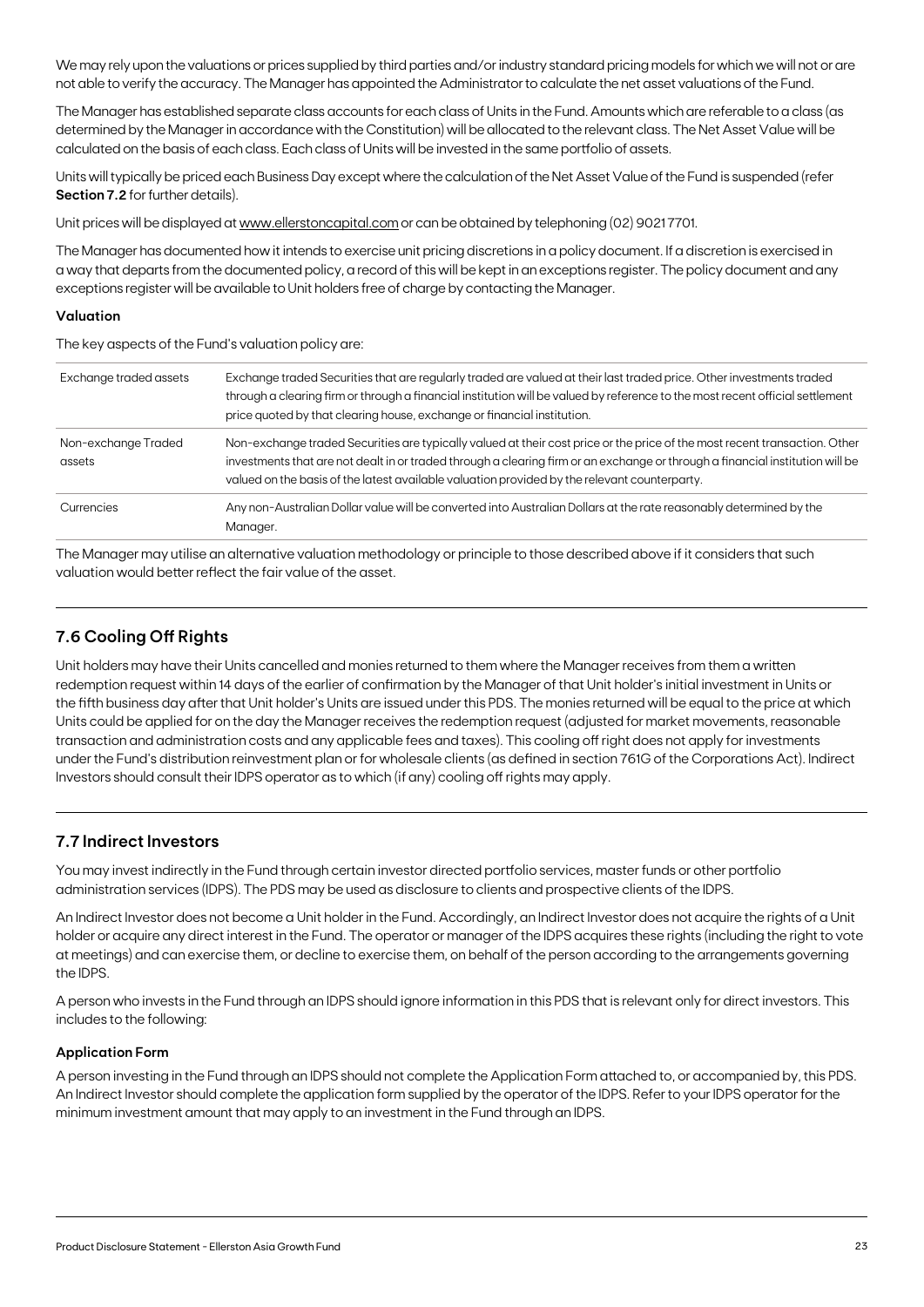### **Information**

An Indirect Investor will not receive statements, tax information or other information directly from the Manager. An Indirect Investor should receive equivalent information from the operator of the IDPS.

### **Redemptions**

Provisions which relate to redemptions from the Fund will apply to the operator of the IDPS and not the Indirect Investor.

#### **Fees and Expenses**

Fees and expenses applicable to the IDPS (and set out in the IDPS offer document or client agreement) are payable in addition to the fees and expenses stated in this PDS.

### **Tax**

Taxation consequences of investing in the Fund outlined in **Section 8** do not consider the treatment of Indirect Investors. You should consult your tax adviser in relation to investing through an IDPS.

### **Cooling Off Rights**

Indirect Investors should consult their IDPS operator about what cooling off rights (if any) may apply.

### **Complaints Handling**

As an Indirect Investor, you will have the same access to the Manager's complaints resolution policy to the same extent as if you were a Direct Investor. See **Section 10.5** for further detail.

## **8. Tax Considerations**

### **8.1 General Overview**

The taxation environment applying to the investments is currently undergoing substantial reform and may change. Any gains from the Fund's investments and from your investment in the Fund may be treated on revenue or capital account depending on the particular circumstances of the Fund and each investor. This may impact the Fund's and an investor's ability to obtain a discount on the capital gains tax applied on any gains. Under Australian tax law, a holding of Units may give rise to taxable distributions even though investors may not receive distributions in cash to fund the tax liability. The transfer or redemption of Units involves a disposal, which may have tax implications. Stamp duty may also be payable on the transfer unless an exemption applies. You are not required by law to quote your Tax File Number (TFN). However, without your TFN or appropriate exemption information, we are required to withhold tax at the highest marginal tax rate (plus Medicare Levy) from income distributions and interest payments made to you.

Investors should obtain independent professional advice in relation to their particular circumstances regarding the taxation consequences of an investment in the Fund before investing.

### **8.2 Summary of Tax Implications**

A summary of the general Australian taxation implications for the Fund and Investors in the Fund is set out below. The summary has been prepared on the basis that Investors:

- are tax resident in Australia;
- are subject to Australian tax (that is, are not exempt from Australian tax); and
- hold their investments on capital account.

The summary does not consider the tax implications for other taxpayers who hold their investments on revenue account (e.g. banks, life insurance companies, equity traders, etc.).

These comments are of a general nature only and do not constitute tax advice and should not be relied upon as such. Investors should seek their own independent taxation advice about their specific facts and circumstances.

It is intended that the Fund will qualify as a managed investment trust (MIT) for Australian tax purposes. Where possible, the responsible entity of the Fund will elect for the Fund to be an Attribution Managed Investment Trust (AMIT). If such election is made, the election will apply for all income years while the Fund continues to meet certain criteria.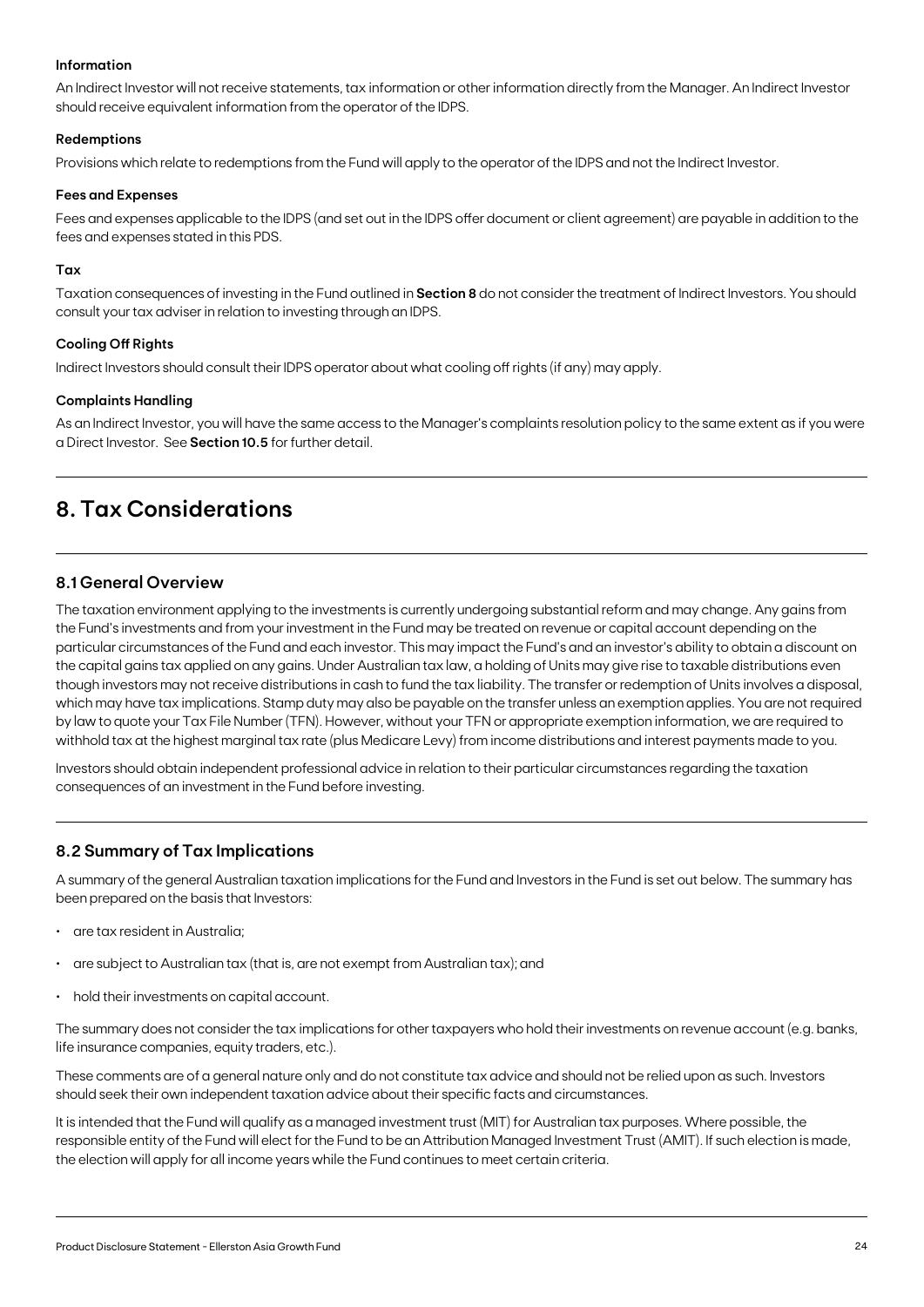### **Taxation of the Fund**

The responsible entity of the Fund should not generally be subject to tax in respect of the income and gains derived by the Fund in each financial year, provided investors are presently entitled to the income of the trust or, where the Fund is an AMIT, the responsible entity attributes all of the taxable income of the Fund to Investors in accordance with the AMIT rules and the Constitution each income year. It is noted that, under the AMIT Rules, the cash paid to Investors does not need to be equal to amounts attributed to those Investors.

Where the Fund qualifies as a MIT, the responsible entity intends to elect for deemed capital gains tax (CGT) treatment to apply to the Fund. The election applies to investments in shares, units in a unit trust, land and rights or options to acquire shares, units or land. The election does not apply to other assets or derivatives.

Where the Fund incurs a revenue loss (which may arise where the Fund makes a loss on investments to which the deemed capital account treatment described above does not apply) in a financial year, the Fund may carry this tax loss forward to offset against future taxable income of the Fund, subject to the satisfaction of the trust loss carry forward rules. Any capital losses made by the Fund can be offset against capital gains in the same financial year or carried forward to offset future capital gains. Capital losses are not subject to the tax loss recoupment rules however they cannot offset revenue gains.

### **Taxation of distributions from the Fund**

Resident taxpaying Investors will include in their assessable income, their share of the "taxable income" of the Fund or the amount attributed to them by the responsible entity and this will be advised to Investors via the annual distribution statement. Where the Fund is an AMIT during an income year, the amount attributed to Investors will represent a fair and reasonable attribution of the Fund's taxable income determined by the responsible entity in accordance with the Constitution. The fair and reasonable attribution may take into account the Investor's share of their interests in the Fund and any gains realised by the Fund in order to fund an Investor's redemption request.

The responsible entity may be required to withhold tax from distributions in a range of circumstances including for certain payments to non-resident investors.

### **Cost base adjustments**

The cost base of the Investor's units in the Fund will generally be the amount the Investor paid for the units (including incidental costs of acquisitions and disposals). However, changes to the cost base will be required to be calculated by each of the Investors of the Fund on an annual basis. Where the Fund qualifies as an AMIT, broadly, the cost base will increase where the Fund attributes an amount of assessable income (including grossed up capital gains) or non-assessable non-exempt income and the cost base will decrease for amounts of cash distribution to which an Investor becomes entitled to or tax offsets attributed to the Investor by the responsible entity.

A reasonable estimate of the AMIT cost base net amount will be provided to members as part of the Attribution MIT Member Annual (AMMA) statement.

Similarly, where the Fund does not qualify as an AMIT, investors' cost bases should also be required to be reduced where an investor's cash distribution entitlement exceeds their share of taxable income of the Fund.

Where an Investor's cost base is reduced to nil, further reductions in the cost base will be taken to be a capital gain for the Investors.

#### **Disposal or redemption of units**

Resident Investors will make a capital gain where the capital proceeds from the disposal or redemption of their units exceeds the cost base of the relevant units. Conversely, a capital loss will arise if the capital proceeds are less than the reduced cost base of the relevant units.

Under current law, where the Investor is an individual, an entity acting in the capacity of trustee (conditions apply) or is a complying superannuation fund and the units have been held for more than 12 months, any capital gain arising from disposal or redemption of the units may be reduced by the relevant CGT discount (if applicable).

#### **Annual tax statement**

Investors should expect to receive an annual tax statement or, where the Fund qualifies as an AMIT for an income year, an AMMA tax statement for the Fund within three (3) months after the end of each financial year. The statement will show the cash distributed and the taxable and non-taxable components and, where the Fund qualifies as an AMIT, a reasonable estimate of any adjustments to the Investor's cost base of their units.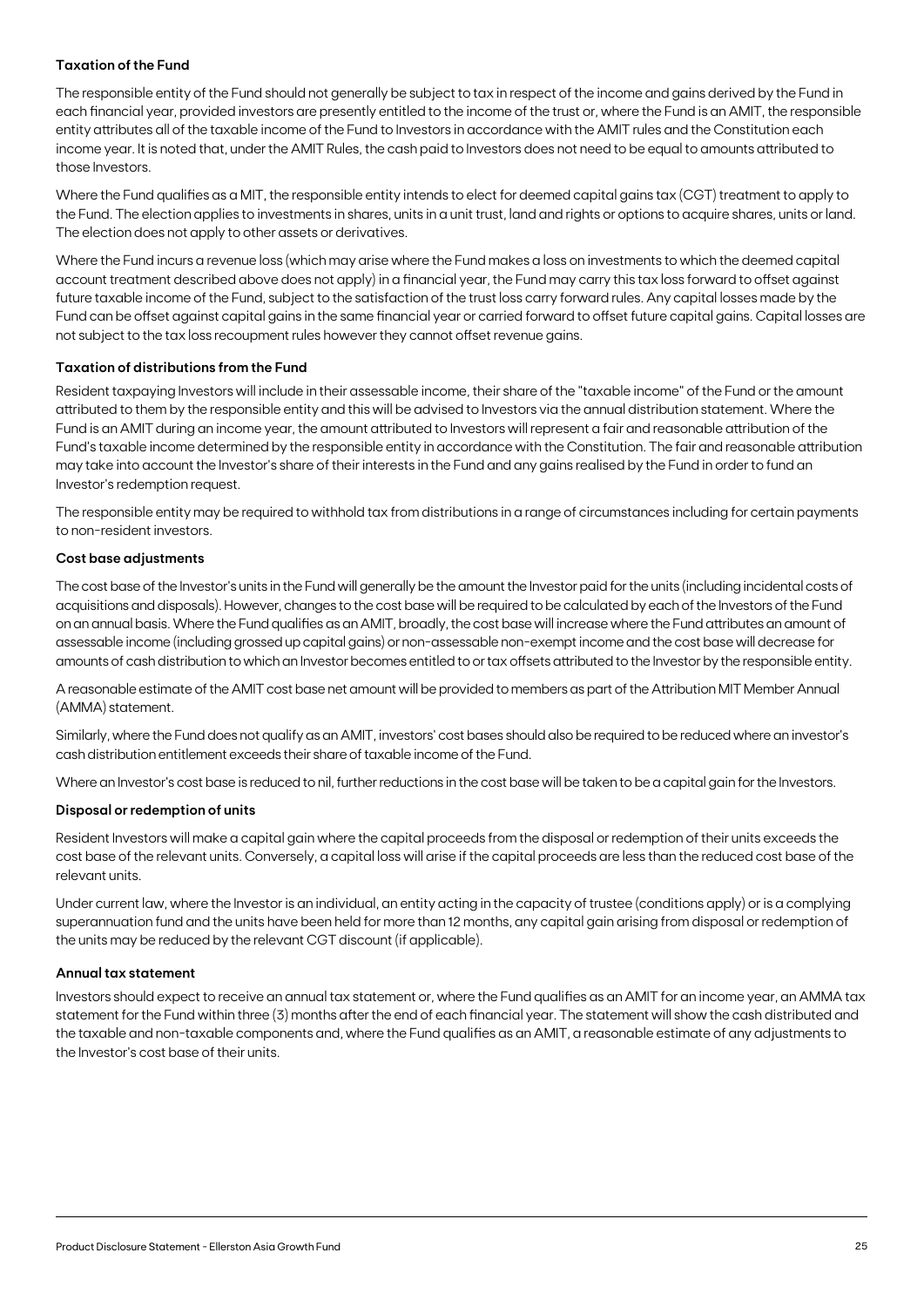### **Tax File Number (TFN) and Australian Business Number (ABN)**

The responsible entity is authorised under Australian tax laws to collect TFNs and ABNs in connection with investments in the Fund.

It is not compulsory for an Investor to provide their TFN, but without a TFN (or ABN in some circumstances) or the appropriate exemption information, the responsible entity must withhold tax from distributions (and undistributed amounts to which they are presently entitled) at the 'top rate', being the highest marginal tax rate (plus Medicare levy) until the TFN or exemption is provided.

Investors may prefer to provide an ABN as an alternative to their TFN if their investment is made as part of an enterprise.

Investors who have not quoted their TFN or ABN (or a relevant exemption) will need to claim a credit in their income tax return for the tax withheld (or, if this is not appropriate, they can apply to the Australian Taxation Office (ATO) for a refund).

#### **Indirect Investment in the Fund**

A Unitholder may invest indirectly in the Fund through an IDPS. In this case, it is the IDPS and not the investor that will be the Unitholder in the Fund.

The nature of the relationship between investors and an IDPS and of the indirect interest held by investors may differ between IDPS depending on the arrangements and terms governing the IDPS.

Investors should seek their own independent advice regarding the effect that holding their investment in the Fund via a particular IDPS has on the applicable income tax (including capital gains tax) treatment.

### **Reporting**

For investors that are considered to be residents of certain countries for tax purposes, we may also be required to obtain additional information and report to the Australian Tax Office (ATO) or overseas tax authority each year relevant details relating to their investment, including balance and income received, under rules designed to combat tax evasion in their country of residence for tax purposes.

### **Foreign Account Tax Compliance Act (FATCA)**

The Fund is required to comply with FATCA. FATCA enables the U.S Internal Revenue Service (IRS) to identify and collect tax from US residents that invest in non-US entities. To comply with these requirements, we will collect and disclose information about certain investors such as your US Taxpayer Identification Number to the ATO or IRS. If you do not provide this information, we may be required to withhold tax on any payments made to you.

If the Fund suffers any amount of FATCA tax, neither the Manager nor the Fund will be required to compensate you for any such tax, and the effects of these amounts will be reflected in the returns of the Fund. A credit for such foreign taxes may be available in your jurisdiction of residence. You should seek your own advice in this regard.

## **9. Material Documents**

### **9.1 Constitution**

The Fund is registered as a managed investment scheme under the Corporations Act. The operation of the Fund is governed under the law and its Constitution which addresses matters such as Unit pricing and redemptions and applications; the issue and transfer of Units; Unit holder meetings; Unit holders' rights to income of the Fund; the Manager's powers, fee entitlement and right to be indemnified from the Fund's assets; and how the responsible entity of the Fund may be changed. The life of the Fund is 80 years less one day, unless the Manager exercises its right to terminate the Fund earlier. The following are some key terms of the Fund's Constitution not explained elsewhere in this PDS.

#### **Compulsory Redemption**

The Manager may in its absolute discretion, upon a minimum of three days' notice to a Unit holder, redeem all or a portion of Units held by such Unit holder in its absolute discretion if the Manager believes:

- The Units are held in breach of prohibitions contained in the Constitution;
- The Units are held in circumstances which might result in a violation (including by the Manager) of an applicable law or regulation, or subject the Fund to taxation or otherwise adversely affect the Fund in any material respect;
- A Unit holder made a misrepresentation in acquiring its Units;
- The Fund is uneconomical to operate;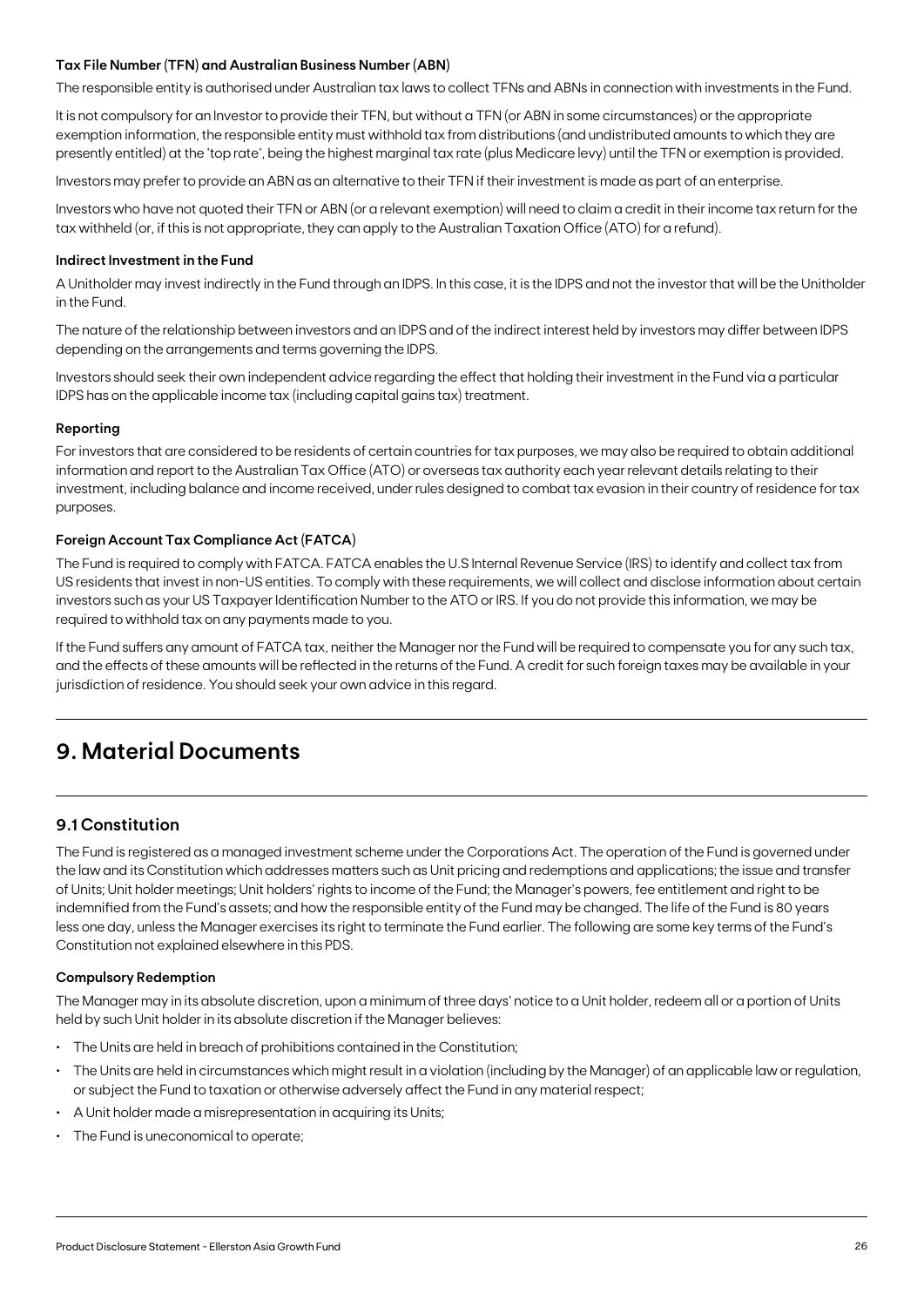- A Unit holder is a registered holder of less than \$10,000 of Units; or
- The Manager determines that the continued participation of a Unit holder might cause the Manager or any Unit holder to violate any law or if any litigation is commenced or threatened against the Manager or any Unit holder arising out of the participation by the Unit holder in the Fund.

### **The Manager's Indemnity and Liability**

The Manager is indemnified under the Constitution for all amounts incurred by it in the proper performance of its duties. The Manager's liability to Unit holders is limited to the Manager's ability to be indemnified from the Fund subject to the law and the Manager acting without breach of trust, fraud or gross negligence involving a failure to show the degree of care and diligence required of it.

#### **Unit Holder Liability**

The liability of a Unit holder to the Fund is generally limited to the amount subscribed, or agreed to be subscribed, for Units and any tax payable in respect of their Unit holding. The effectiveness of these provisions has not yet been determined by an Australian court.

#### **Amending the Constitution**

The Constitution may be changed by the Manager where it reasonably considers that the change will not adversely affect Unit holders' rights or if the change is approved by Unit holders.

### **9.2 Service Providers**

The Fund may from time to time change or appoint additional Service Providers and enter into agreements with those providers where the Fund indemnifies the Service Provider and limits their liability to the Fund similar to that described above in respect of the Manager's indemnity and liability.

## **10. Additional Information**

### **10.1 Communication and Reporting**

Unit holders will be provided with the communications set out in the table below and in the disclosure benchmarks set out in **Section 3**. Unit holders will also receive confirmations of their Unit applications, redemptions and distributions. Unit holders may ask the Manager for additional information as reasonably required, although the Manager may not always be able to satisfy such requests.

| Statement                                             | Timing                                  |
|-------------------------------------------------------|-----------------------------------------|
| <b>Redemption Price</b>                               | Daily                                   |
| Fund newsletter                                       | Monthly                                 |
| Periodic statements                                   | Annually                                |
| Income distribution statement                         | Half yearly (if distributions are made) |
| Tax statement                                         | Annually                                |
| Annual report (including the Fund's audited accounts) | Annually                                |

We will not mail a hard copy of the annual report to you unless you elect to receive it in hard copy by completing the relevant part of the Application Form. You can elect to receive the annual report by email. The annual report will be available at [www.ellerstoncapital.com.](http://www.ellerstoncapital.com) Other information relating to the Units you hold will be provided in hard copy unless you elect to receive it by email by completing the relevant part of the Application Form. If you hold other Classes of Units in the Fund, any election you make with respect to Units will apply to all classes of Units you hold.

Fund related information will be provided through our website at [www.ellerstoncapital.com](http://www.ellerstoncapital.com).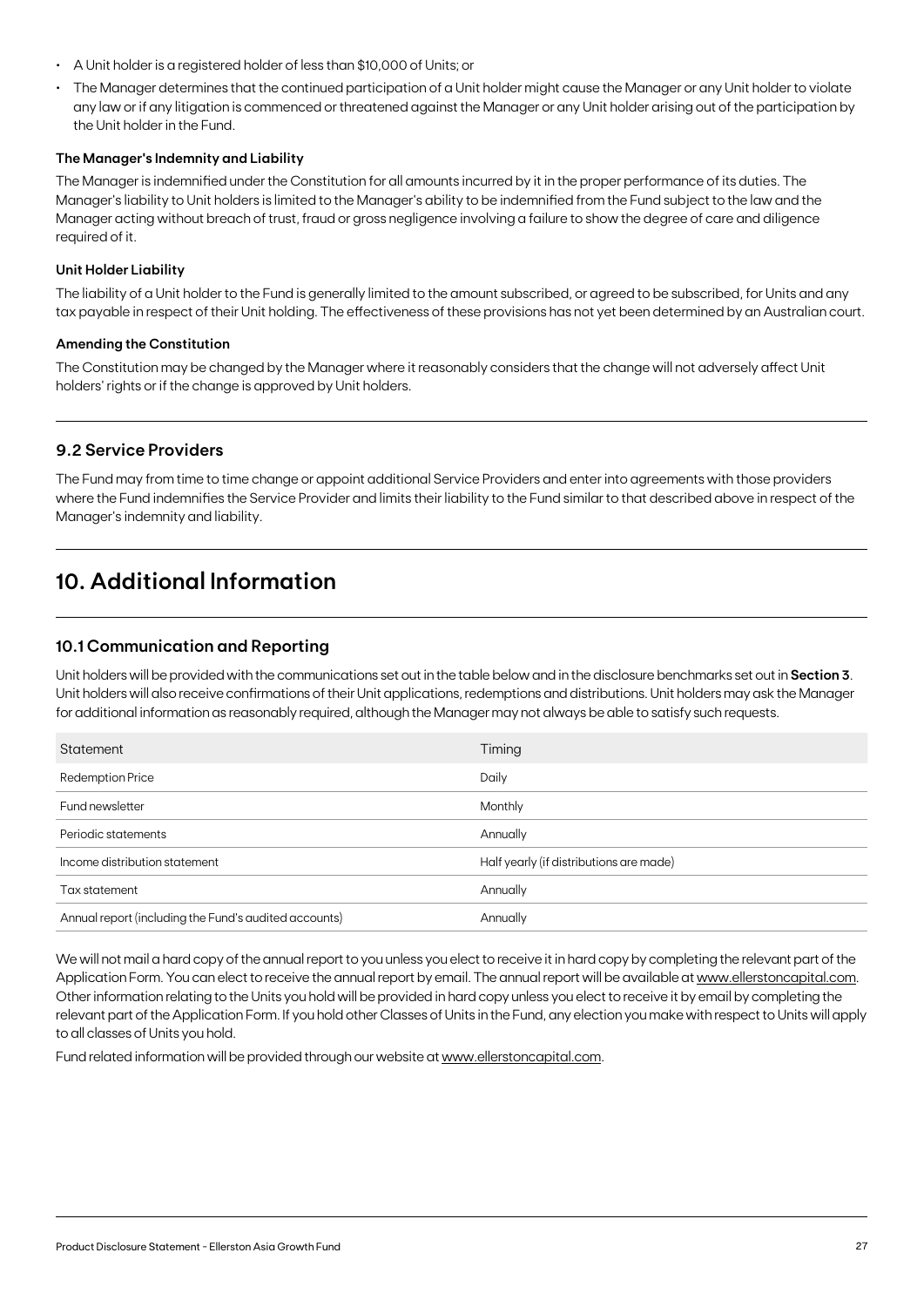### **10.2 Further Information**

A non-exhaustive summary of some of the key terms of the Offer and Constitution of the Fund has been set out in this PDS. For further information about the Fund contact your financial adviser. The Constitution may be viewed between 9:00 am and 5:00 pm, Sydney time, on weekdays by contacting the Manager at info@ellerstoncapital.com or (02) 9021 7701.

### **10.3 Offer Changes**

The Manager reserves the right to cancel the Offer, reject an application (in full or in part) and return application monies for whatever reason.

### **10.4 Disclosing Entity**

At the date of this PDS, the Fund is not currently a disclosing entity under the Corporations Act. If this changes, the Fund will be subject to regular reporting and disclosure obligations. Copies of documents lodged with ASIC in relation to the Fund may be obtained from, or inspected at, any ASIC office.

If and when the Fund becomes a disclosing entity, you may obtain a copy of:

- The Fund's annual financial report most recently lodged with ASIC;
- Any half-year financial reports lodged with ASIC by the Fund after lodgement of that annual report and before the date of this PDS; and
- Any continuous disclosure notices given by the Fund after that date of lodgement of that annual report and before the date of this PDS;

on request from us free of charge.

### **10.5 Complaints Resolution**

The Manager has a formal policy in place for dealing with complaints. In the first instance, complaints should be in writing to Ellerston Capital Limited, Level 11, 179 Elizabeth Street, Sydney NSW 2000. The Manager will acknowledge Unit holder complaints immediately, and will investigate complaints and provide a final response to the complaint within 30 days of receipt of the complaint.

If you are ultimately dissatisfied with the outcome of your complaint you may refer the matter, free of charge, to the Australian Financial Complaints Authority which is an external dispute resolution scheme:

Phone: 1800 931 678 Fax: +61 3 9613 6399 Email: info@afca.org.au Website: www.afca.org.au Mail: Australian Financial Complaints Authority  $GPO$  Box 3 Melbourne VIC 3001

### **10.6 Anti-Money Laundering**

The Manager is required to comply with the Anti-Money Laundering and Counter Terrorism Financing Act 2006 (Cth) (AML/CTF Law). The Manager may require you to provide personal information and documentation in relation to your identity when you purchase Units in the Fund. The Manager may need to obtain additional information and documentation from you when undertaking transactions in relation to your investment. The Manager may need to identify:

- A Unit holder (including all investor types noted on the Application Form) prior to purchasing Units in the Fund. The Manager will not issue Units until all relevant information has been received and your identity has been satisfactorily verified;
- Your estate if you die while you are the owner of Units in the Fund, the Manager may need to identify your legal personal representative prior to redeeming Units or transferring ownership; and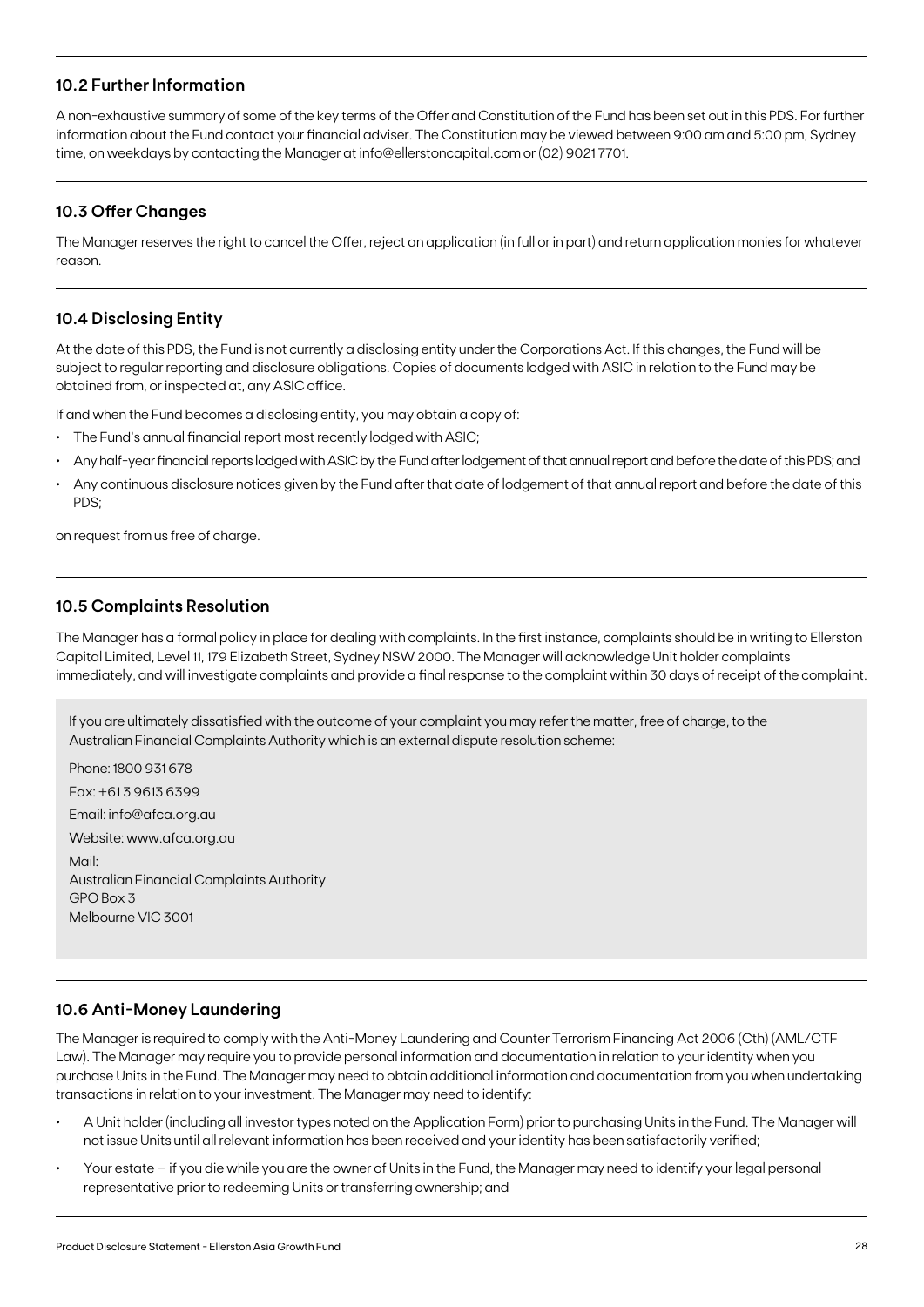### **10.7 Privacy**

The Application Form accompanying this PDS requires you to provide personal information. The Manager and each Service Provider to the Manager or Fund may collect, hold and use your personal information in order to assess your application, service your needs as a client or Unit holder, provide facilities and services to you, the Manager or the Fund and for other purposes permitted under the Privacy Act 1998 (Cth). Tax and company law also require some of the information to be collected in connection with your application. If you do not provide the information requested, your application may not be able to be processed efficiently, or at all. Your information may also be disclosed to members of the Manager's Group, the Registry, and the Administrator and to their affiliates, delegates, agents and Service Providers on the basis that they deal with such information in accordance with any agreement entered into with the Manager or the Manager's privacy policy. The Manager may need to disclose information about you to government entities and regulators as required by law.

Your information may also be used to inform you about investment opportunities or other matters that the Manager's Group thinks may be of interest to you. Contact the Manager using its contact details in the Corporate Directory if you do not want your personal information to be used for this purpose or to request a copy of your personal information held by the Manager (or the Registry). See the Registry's privacy policy at [www.linkmarketservices.com.au](http://www.linkmarketservices.com.au) for information regarding how the Registry protects the confidentiality of Unit holder's personal information.

The Managers or the Registry's privacy policy (where applicable) includes further details surrounding:

- How you may complain about a breach of the Australian Privacy Principles and how we will deal with your complaint; and
- The circumstances in which personal information to overseas recipients and which countries such recipients are located if it is practicable to specify those countries.

### **10.8 Key Corporate Governance Policies**

### **Related Party Transactions**

Ellerston Capital has a related party transactions policy which sets out the requirement that related party dealings be on not less than "arm's length terms" or that an exemption applies to the transaction or that the dealings be approved by the members of the entity giving the benefit to the related party or otherwise comply with Corporations Act requirements.

### **Conflicts of Interest**

Ellerston Capital has established internal policies and procedures to ensure that any conflicts of interest arising in relation to the Fund are adequately identified and appropriately managed.

Where we consider that a particular conflict of interest is likely to have a materially adverse effect on Unit holders we will seek to implement adequate arrangements to mitigate and prevent (where practicable) these adverse effects on Unit holders. In certain cases, we may disclose the conflict of interest to Unit holders and obtain their consent for us (and other persons if relevant) to proceed in the context of that conflict of interest.

#### **Group Activities**

Subject to the Corporations Act and the Manager's compliance policies, each of the Manager and other members of the Manager's Group and their associates may from time to time:

- Invest in the Fund, any such investment will be on the same terms as other Unit holders. The Manager's Group reserves the right to add to or withdraw its investment without further notice;
- Act in various capacities (such as manager and responsible entity) in relation to, or be otherwise involved in (such as by way of investment), other business activities that may be in competition with the interests of Unit holders;
- Deal with each other in relation to the Fund (such as the Fund acquiring investments from the Manager's Group) in which case the dealing will generally be on arm's length terms or approved by Unit holders;
- Invest in and deal in any capacity, with the same investments as that of the Fund, on similar or different terms; and/or
- Recommend that investments be purchased or sold, on behalf of the Fund, regardless of whether at the same time it may buy, sell or recommend, in the same or in a contrary manner, the purchase or sale of identical investments in relation to itself or other clients.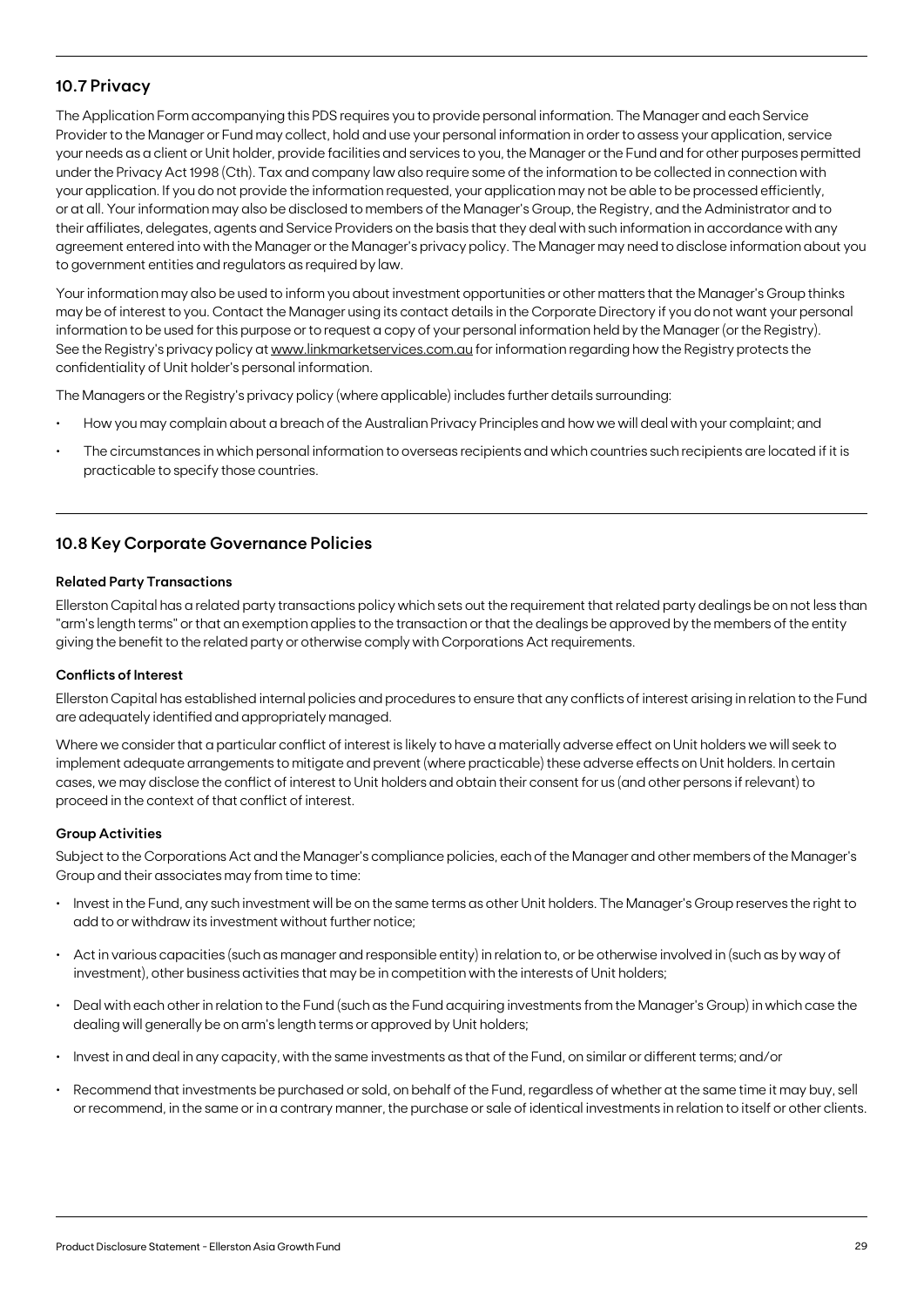### **Commission Sharing**

The Manager may execute transactions or arrange for the execution of transactions through brokers and other counterparties to the Fund with whom they have "commission sharing" arrangements. The benefits provided under such arrangements will generally assist the Manager in the provision of investment services to the Fund. Specifically, the Manager may receive a benefit based on certain metrics such as the number of trades executed or Leverage obtained through the respective broker or counterparty. Benefits received by the Manager may take the form of, among other things, research services, quotation services, news wire services, portfolio and trade analysis software systems, special execution and clearance capabilities, which are used by the Manager in connection with the Fund and its other activities and clients.

### **10.9 Service Provider Appointments**

The Manager has appointed:

- Link Market Services Limited to provide registry services for the Fund;
- State Street Australia Limited to provide accounting services for the Fund and custody; and
- Ernst & Young as auditors of the Fund.

The Manager may, subject to the law, change these or engage replacement or additional service providers at any time.

### **10.10 Consents**

Each of the Key Service Providers:

- Has not authorised or caused the issue of this PDS; and
- Does not make or purport to make any statement in this PDS.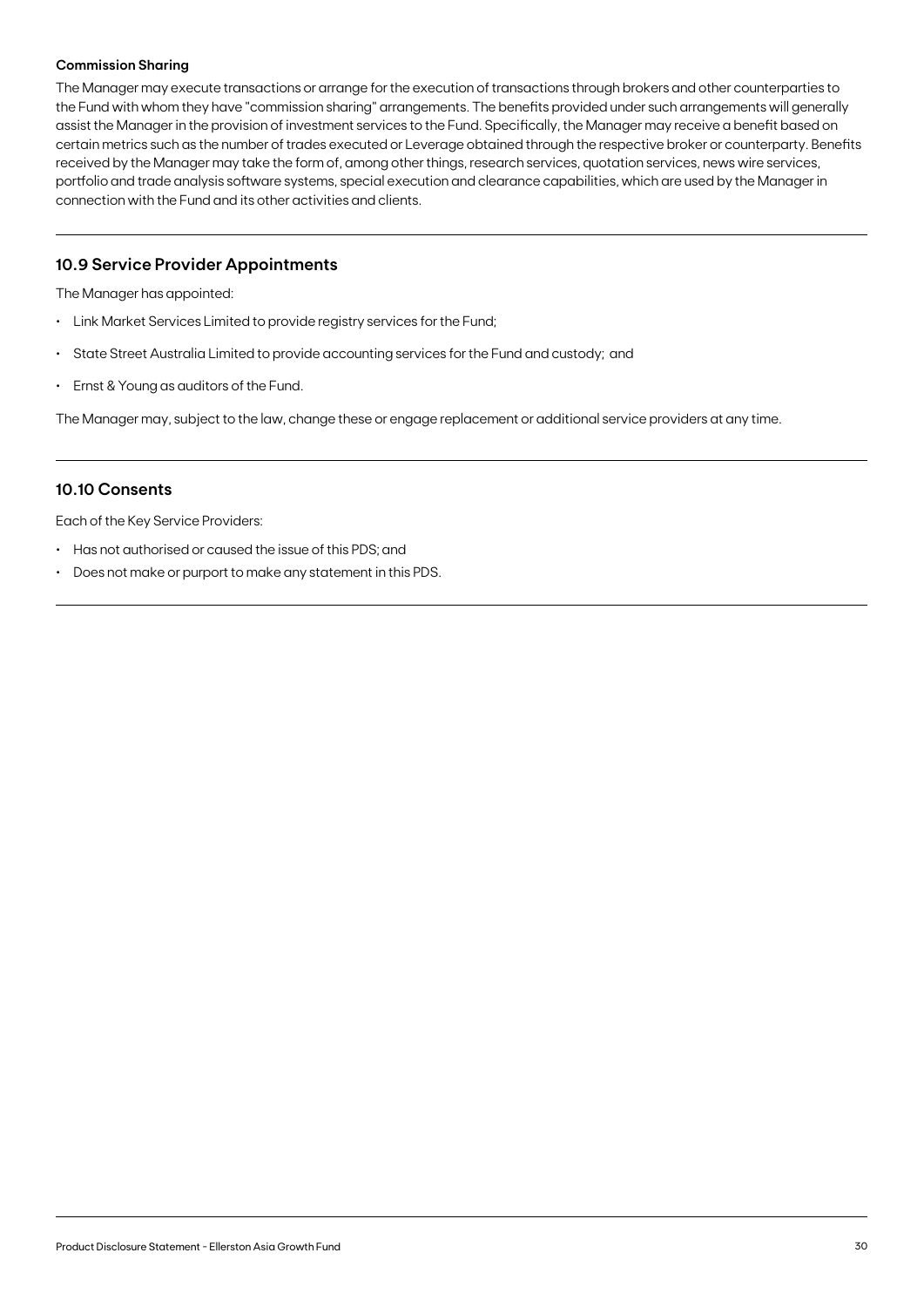## **11. Glossary**

| $A$$ or $$$                       | Australian dollars.                                                                                                                                                                                                                                                                                                                                                                                                   |
|-----------------------------------|-----------------------------------------------------------------------------------------------------------------------------------------------------------------------------------------------------------------------------------------------------------------------------------------------------------------------------------------------------------------------------------------------------------------------|
|                                   | Administrator and Custodian State Street Australia Limited as a provider of accounting services to the Fund.                                                                                                                                                                                                                                                                                                          |
| <b>AFSL</b>                       | Australian Financial Services Licence.                                                                                                                                                                                                                                                                                                                                                                                |
| Alpha                             | The excess return of the Fund relative to the return of the Benchmark.                                                                                                                                                                                                                                                                                                                                                |
| American Depositary<br>Receipts   | An American depositary receipt (ADR) is a negotiable certificate issued by a U.S. bank representing a specified number of<br>shares (or one share in a foreign stock traded on a U.S exchange                                                                                                                                                                                                                         |
| <b>Application Form</b>           | The application form accompanying this PDS.                                                                                                                                                                                                                                                                                                                                                                           |
| <b>Application Price</b>          | Has the meaning provided in Section 7.1.                                                                                                                                                                                                                                                                                                                                                                              |
| Asian Companies                   | Any company listed on an Asian exchange (including exchanges in Hong Kong, China, Taiwan, Korea, India, Singapore,<br>Malaysia, Thailand, Philippines, Indonesia, Japan, Vietnam, Pakistan and Sri Lanka) or included in the Benchmark or that<br>in the Manager's opinion are likely to be included in the Benchmark and any Asian domiciled companies that trade as ADR<br>or GDR who trade on non-Asian exchanges. |
| <b>ASIC</b>                       | Australian Securities and Investments Commission.                                                                                                                                                                                                                                                                                                                                                                     |
| Auditor                           | Ernst & Young as auditor of the Fund's annual financial accounts and compliance plan.                                                                                                                                                                                                                                                                                                                                 |
| <b>Benchmark</b>                  | MSCI Asia Ex Japan (non-accumulation) (AUD) Index.                                                                                                                                                                                                                                                                                                                                                                    |
| <b>Business Day</b>               | Any day that is not a Saturday, Sunday or public holiday in New South Wales, Australia.                                                                                                                                                                                                                                                                                                                               |
| <b>Buy/Sell Spread</b>            | Has the meaning provided in Section 6.2.                                                                                                                                                                                                                                                                                                                                                                              |
| <b>Calculation Period</b>         | Has the meaning provided in Section 6.2.                                                                                                                                                                                                                                                                                                                                                                              |
| Cash and Cash-Like<br>Investments | Investments in deposits, cash management trusts, bonds, fixed interest, debentures or similar investments as determined<br>by the Manager.                                                                                                                                                                                                                                                                            |
| Class                             | Each Class of units in the Fund.                                                                                                                                                                                                                                                                                                                                                                                      |
| Constitution                      | The Constitution of the Fund as amended from time to time.                                                                                                                                                                                                                                                                                                                                                            |
| Derivative                        | A financial instrument where the value depends on, or is derived from, the value of an underlying designated asset or<br>market index (e.g. an individual share or a broad share market index).                                                                                                                                                                                                                       |
| Ellerston Capital                 | Ellerston Capital Limited ACN 110 397 674.                                                                                                                                                                                                                                                                                                                                                                            |
| <b>ESG</b>                        | Environmental, social and governance.                                                                                                                                                                                                                                                                                                                                                                                 |
|                                   | Exchange Traded Derivative A Derivative that is traded through a public exchange or market. Exchange Traded Derivatives are characterised by<br>standard terms and conditions.                                                                                                                                                                                                                                        |
| Fund                              | Ellerston Asia Growth Fund ARSN 626 690 686 an Australian domiciled unit trust, constituted by and under its<br>Constitution and registered as a managed investment scheme.                                                                                                                                                                                                                                           |
| <b>Futures</b>                    | An agreement under which the holder of the futures contract is under an obligation to deliver or take delivery of a<br>particular asset (e.g. gold and currency) for a particular price and at a particular time.                                                                                                                                                                                                     |
| Fundamental                       | Analysing investment factors that can affect the security's value, including macroeconomic factors (for example, the<br>overall economy and industry conditions) and company-specific factors (for example, business model, management and<br>valuation).                                                                                                                                                             |
| Global Depositary Receipts        | A global depositary receipt or GDR is a bank certificate issued in more than one country for shares in a foreign company.                                                                                                                                                                                                                                                                                             |
| <b>IDPS</b>                       | Has the meaning provided in Section 7.7.                                                                                                                                                                                                                                                                                                                                                                              |
| Indirect Investor                 | Has the meaning provided in Section 7.7.                                                                                                                                                                                                                                                                                                                                                                              |
| Leverage                          | Borrowing money or Securities to invest or investing through Derivatives in order to increase the monies available for investment.                                                                                                                                                                                                                                                                                    |
| Long                              | The exposure obtained by acquiring an investment.                                                                                                                                                                                                                                                                                                                                                                     |
| Manager                           | Ellerston Capital as responsible entity and investment manager of the Fund.                                                                                                                                                                                                                                                                                                                                           |